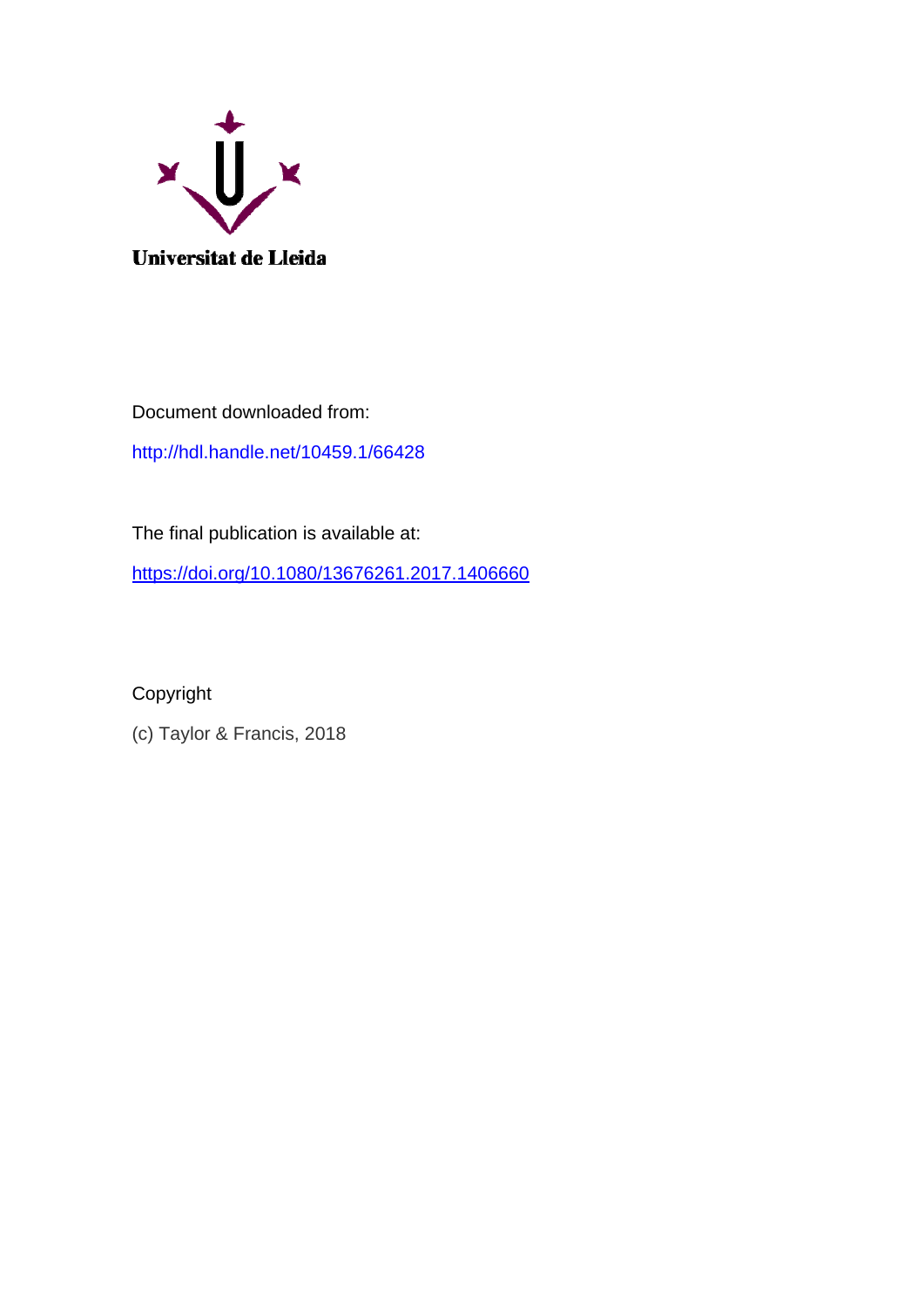# **How do vulnerable youth complete secondary education? The key role of families and the community**

Rocío García-Carrión

*Faculty of Psychology and Education, [University of Deusto,](http://www.deusto.es/) Bilbao, Spain.* 

Fidel Molina-Luque *Department of Geography and Sociology, University of Lleida, Lleida, Spain.* 

Silvia Molina Roldán *Department of Pedagogy, Universitat Rovira i Virgili, Tarragona, Spain.* 

Corresponding author: Silvia Molina Roldán. Department of Pedagogy, Universitat Rovira i Virgili. Carretera de Valls s/n, 43007, Tarragona, Spain. e-mail: [silvia.molina@urv.cat](mailto:silvia.molina@urv.cat)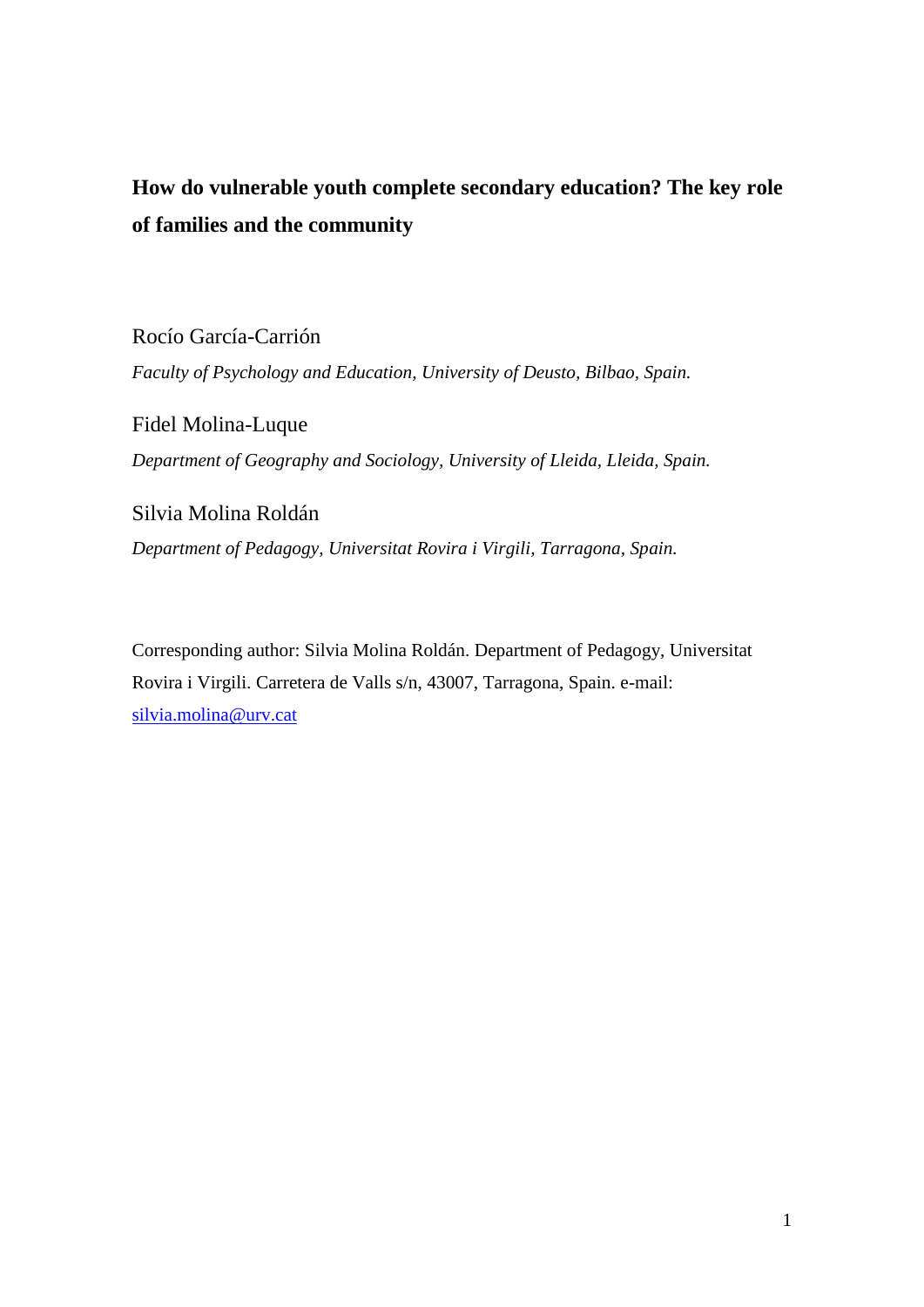# **How do vulnerable youth complete secondary education? The key role of families and the community**

This article demonstrates how the engagement of families and other community members in decision-making processes in a school may prevent early school leaving among vulnerable youth and simultaneously increase their enrolment in secondary education. Based on a large-scale, EU-funded study, this article focuses on the case of one school located in a deprived area inhabited mainly by Roma people –one of the vulnerable populations most affected by early school leaving – where a specific egalitarian participatory process of Roma families was implemented. According to the analysis of the collected data, this participation contributed to a reduction in student dropout rates during primary education, led to the implementation of compulsory secondary education in the same school, and increased the numbers of students who graduated from secondary school. These achievements transformed the educational and social prospects of vulnerable youth who were following the path to failure and who now dream of continuing their studies. Furthermore, these youth are acting as role models for younger children in primary education, helping to prevent school dropout and early school leaving from early ages. The case shows how the community participation in decision-making processes transformed the climate and expectations regarding education in the neighbourhood.

Keywords: Secondary Education, Community Involvement, Family Participation, Disadvantaged Youth, Roma.

### **Introduction**

Young people are considered to be a vulnerable population. Among the specific problems that they face, the *Lisbon Declaration on Youth Policies and Programmes*  (UNESCO 1998) highlighted the situation of youth living in poverty as a main concern and called attention to young people affected by unemployment and those belonging to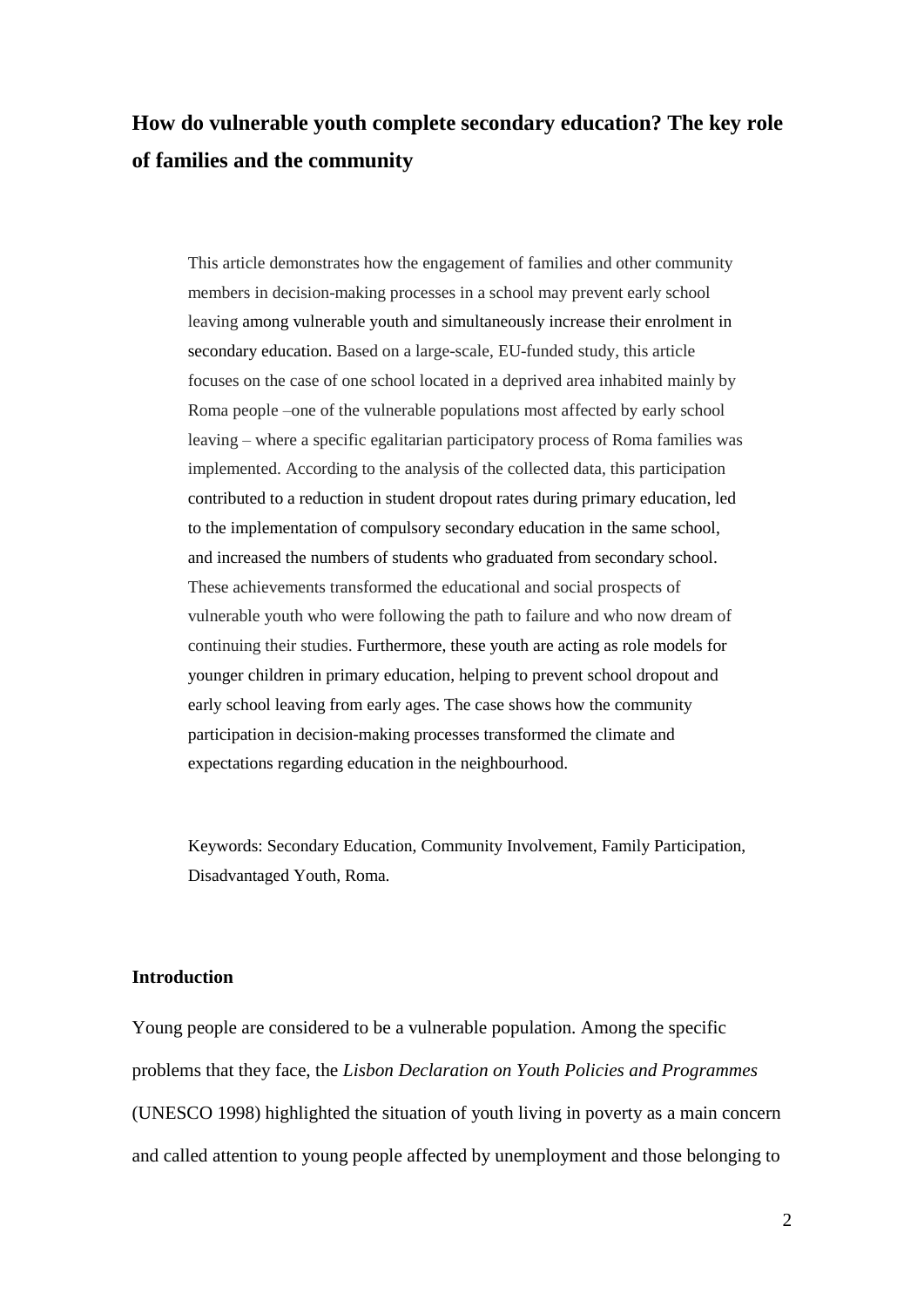ethnic and cultural minorities, who also face adverse situations that must be acknowledged. Additionally, youth are more directly affected than other groups, given their age, by school failure, school segregation and educational exclusion, which contribute to later exclusion from the labour market and other social areas (Pantea 2015). More specifically, early school leaving is considered a component of youth vulnerability that compromises their successful transition to adulthood (European Social Network 2010; Fernandes-Alcantara 2012). Not completing high school has been associated with being more vulnerable economically, having worse health and having fewer overall opportunities (Geraghty, Erbstein, and Greenfield 2010). Low school performance has been defined as a "marker of risk" and an indicator of negative outcomes in adolescence and beyond, and truancy has been noted as a "problem" behaviour" leading to serious consequences during the transition to adulthood (Fernandes-Alcantara 2012).

In addition, youth belonging to other vulnerable groups such as migrants or cultural minorities and those with low socio-economic status are more likely to leave school early (Camilleri-Cassar 2014; European Social Network 2010). Poverty, community conditions and family structure have been identified as three primary antecedents of risk that shape the impoverished neighbourhoods where vulnerable youth live (Fernandes-Alcantara 2012). In addition, school experience among this vulnerable youth population is characterised by a feeling of isolation and lack of control over their education (Thompson, Russell, and Simmons 2014). In this regard, the European Social Network recommends the implementation of holistic solutions that involve community and civic society groups and include family support (European Social Network 2010).

Educational success is defined by the European Commission as a decrease in dropout rates, completion of upper secondary education and participation in tertiary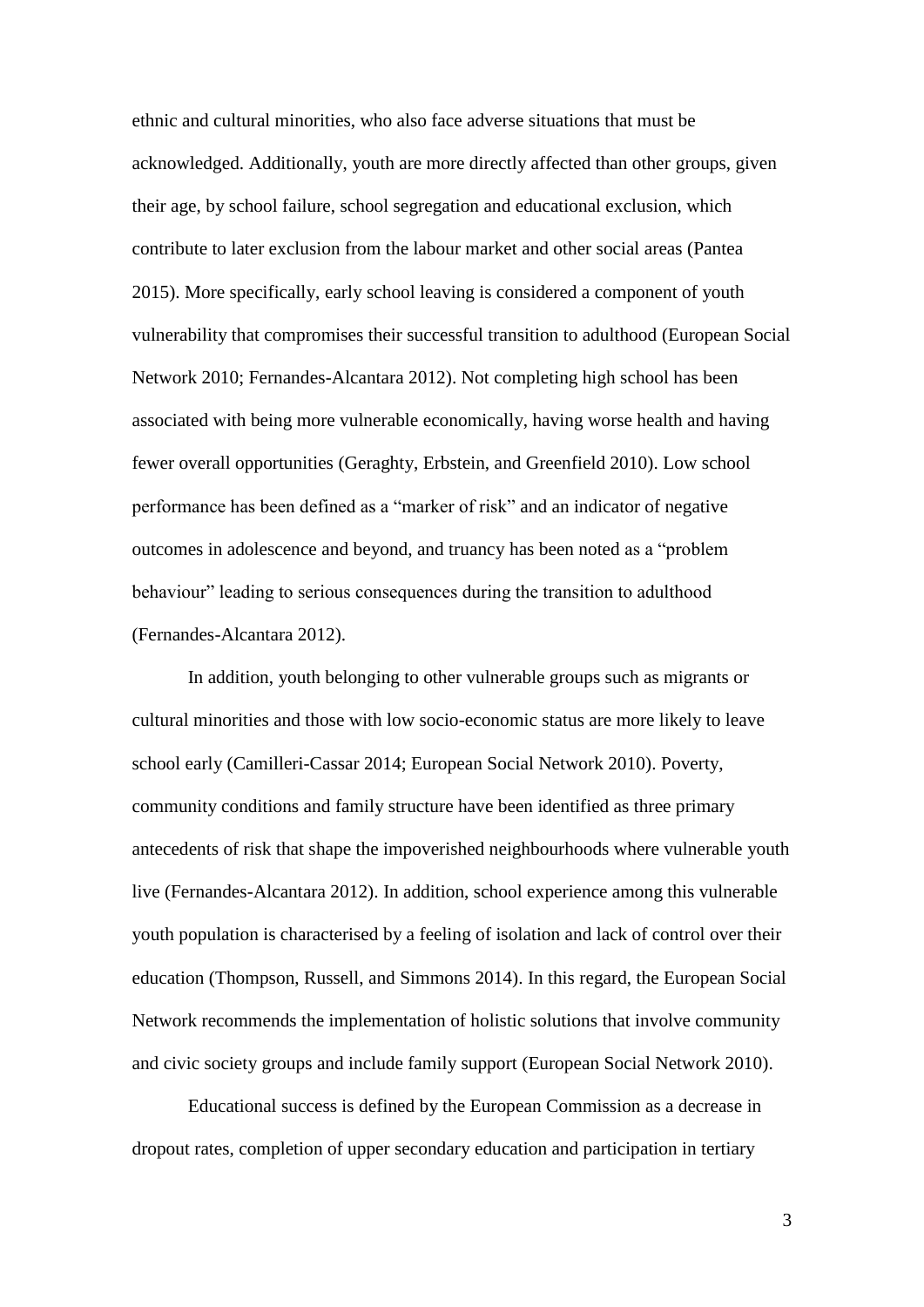education (European Commission 2000). Given that educational success relates to subsequent access to diverse social areas and contributes to social inclusion, the successful completion of secondary education is an important determinant for youth to achieve full inclusion in society, and it consequently is a priority in Europe, as reflected by the Europe 2020 strategy (European Commission 2010a). One of the priorities of this strategy is inclusive growth, which includes investment in skills and training and has three main objectives, one of which is to improve educational attainment in Europe by reducing school dropout rates below 10% and reaching the level at which at least 40% of 30-34-year-olds have completed third-level education (European Commission 2011a).

The challenge to achieve such objectives is greater for vulnerable youth, such as the Roma. According to the survey conducted by the European Union Agency for Fundamental Rights (FRA 2014), on average, 14 % of Roma children of compulsory school age are not in education, compared to 3 % of non-Roma children living close by. Data on early school leaving reveals a huge gap in educational attainment between the Roma and non-Roma in Europe. The percentage of Roma early school leavers aged 18- 24 ranges from 72% in the Czech Republic to more than 93% in Romania, France, Spain, Portugal and Greece. This means that most of the Roma youth within this age range leave school without obtaining a vocational or general upper secondary qualification that enables participation in the labour market (FRA 2014). The gap between the Roma and non-Roma in terms of completion of upper secondary education is similarly wide in most countries, ranging from 74 percentage points in Slovakia to less than 50 percentage points in Hungary, Romania, Spain and Portugal – in these cases, the smaller gap is due to low upper secondary completion rates for non-Roma (FRA, 2014). Lack of education has an impact on unemployment rates, which are three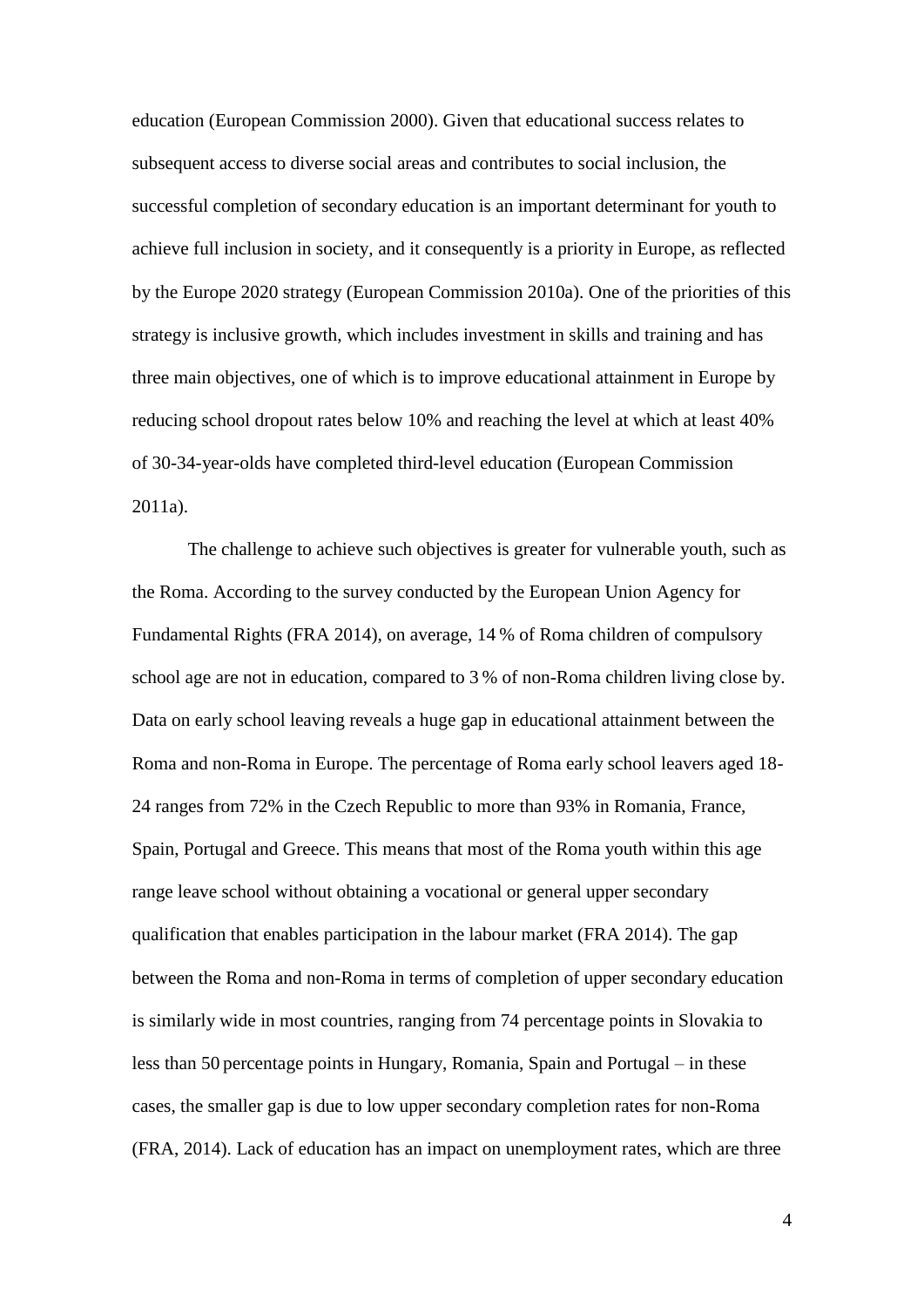times higher for the Roma than for non-Roma, although most unemployed Roma (74%) state that they are looking for a job (FRA 2014). This is a serious situation if the objectives for the EU2020 strategy are to be achieved. Consequently, the EU has established as a goal to ensure that all Roma children complete at least primary school and stated the need to encourage Roma youth to also participate in secondary education and tertiary education (European Commission 2011b).

Accordingly, the European Commission and the European Council have published recommendations to address early school leaving. One of these recommendations (European Commission 2011a) entails fostering desegregation in education based on students' social and educational background. Another recommended measure is transforming schools into learning communities (European Commission 2010b, 2011a; European Council 2011). These types of schools use the experience, knowledge and commitment of the entire community to improve school quality and encourage students to continue their education. Research has demonstrated that schools as learning communities contribute to the educational success of vulnerable students in primary education (Flecha and Soler 2013); however, less is known about the benefits of learning communities in secondary education for vulnerable students. The case study presented in this article focuses on one of these schools which is located in a poor neighbourhood, inhabited mainly by people from cultural minorities, primarily Roma people, with low educational levels – most of the adults have not completed basic or primary education – and precarious labour conditions; consequently, more than 30% of the working-age people in this neighbourhood are social welfare recipients (Brown, Gómez, and Munté 2013). In this context, we explore how a particular form of family and community participation –participation in decision-making processes– may reduce early school leaving among a vulnerable youth population and therefore contribute to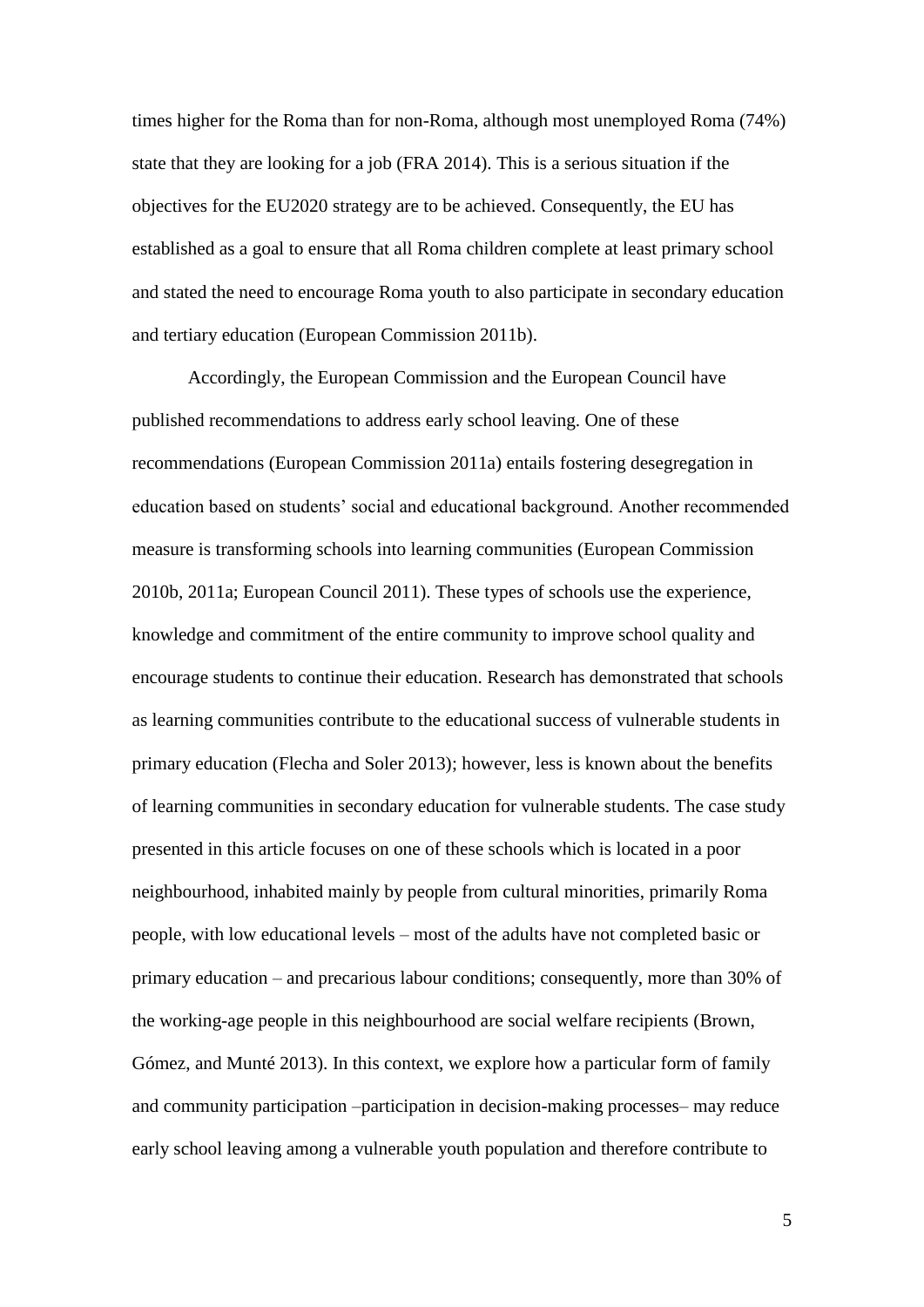achieving the European priorities of inclusion for all. To frame this contribution, the next section reviews the status of vulnerable youth and the barriers they face in achieving success in secondary education.

#### *Barriers to the success of vulnerable youth in secondary education*

Previous research has identified factors contributing to youth vulnerability in education, and secondary education is one stage in which a variety of such factors coincide. The transition from primary to secondary school has already been identified as a period entailing anxiety, distress and lack of motivation for youth, which impacts students' subsequent wellbeing and school attainment (Hung 2014; West, Sweeting, and Young 2010). According to this research, students of lower ability were among those experiencing poorer school transitions.

Some studies have deeply explored the factors related to poor transitions to secondary education and school dropout among vulnerable youth. Among those factors, students' background has been examined. For example, research has shown that families' socioeconomic status (unemployment, low income and low education levels) is related to a higher risk of dropping out (Gibbs and Heaton 2014; Newcomb, Abbott, Catalano, Hawkins, Battin-Pearson and Hill. 2002; Serbin, Stack and Kingdon 2013; Winding, Nohr, Labriola, Biering and Andersen 2013). Attending schools with a high concentration of low-SES households has also been studied as a risk factor, and students from disadvantaged socioeconomic backgrounds have lower academic attainment in high school and are more likely to be excluded from postsecondary education (Frempong, Ma, and Mensah 2012). In addition to socioeconomic status, family process factors, such as parental support (Serbin, Stack and Kingdon 2013), and school related factors, such as retention (Gibbs and Heaton 2014) and low grades when completing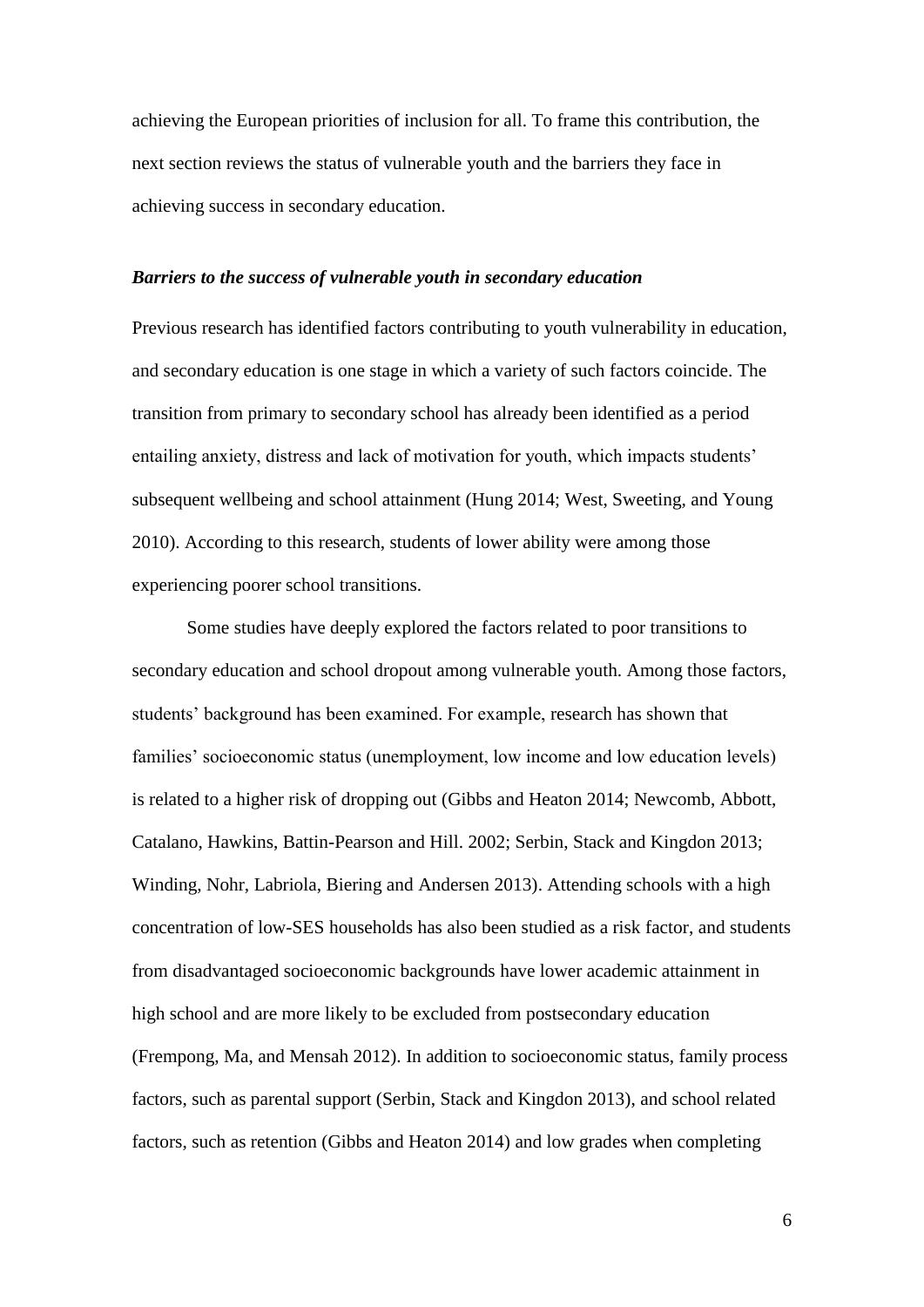compulsory school (Markussen, Frøseth and Sandberg 2011; Winding, Nohr, Labriola, Biering and Andersen 2013), have also been highlighted.

Other studies have analysed the educational paths that exist both during and before secondary education as main components that may affect educational inclusion or exclusion (Molina and Casado, 2014; Flecha 2015; Oakes 1995, 2005). Tracking is defined as the separation of students into different schools depending on their ability, often involving a choice between academic and vocational tracks (European Commission 2006). It is one particular practice in secondary education that has been identified to have an impact on students' subsequent educational and labour opportunities (Moller and Stearns 2012; Hanushek and Wößmann 2006; Santa Cruz, Siles, and Vrecer 2011). In addition, it is a socially selective process that affects vulnerable youth in particular, including poor students, cultural minorities and immigrants (Hallinan 1994; Tieben and Wolbers 2010).

Additionally, there is evidence that primary schools have an impact on students' track choice and subsequent success in completing it; this impact is in addition to the effect of prior achievement, ability, effort, and student aspirations (Pustjens et al. 2008). This effect of primary schools relates to evidence regarding segregation practices based on ability levels prior to tracking. Streaming practices, which are defined as tailoring the curriculum to different groups of children based on ability within one school (Wößmann and Schütz 2006), have been demonstrated not to contribute to improving the results of low achievers but instead to increasing inequalities among groups of students. Specific vulnerable groups of students, such as migrants, cultural minorities, and students with a low-SES background, achieve poorer results and unequal further educational opportunities through streaming (Flecha 2015). Indeed, research (Oakes 1995, 2005) has demonstrated that low streams contain not only students with low levels of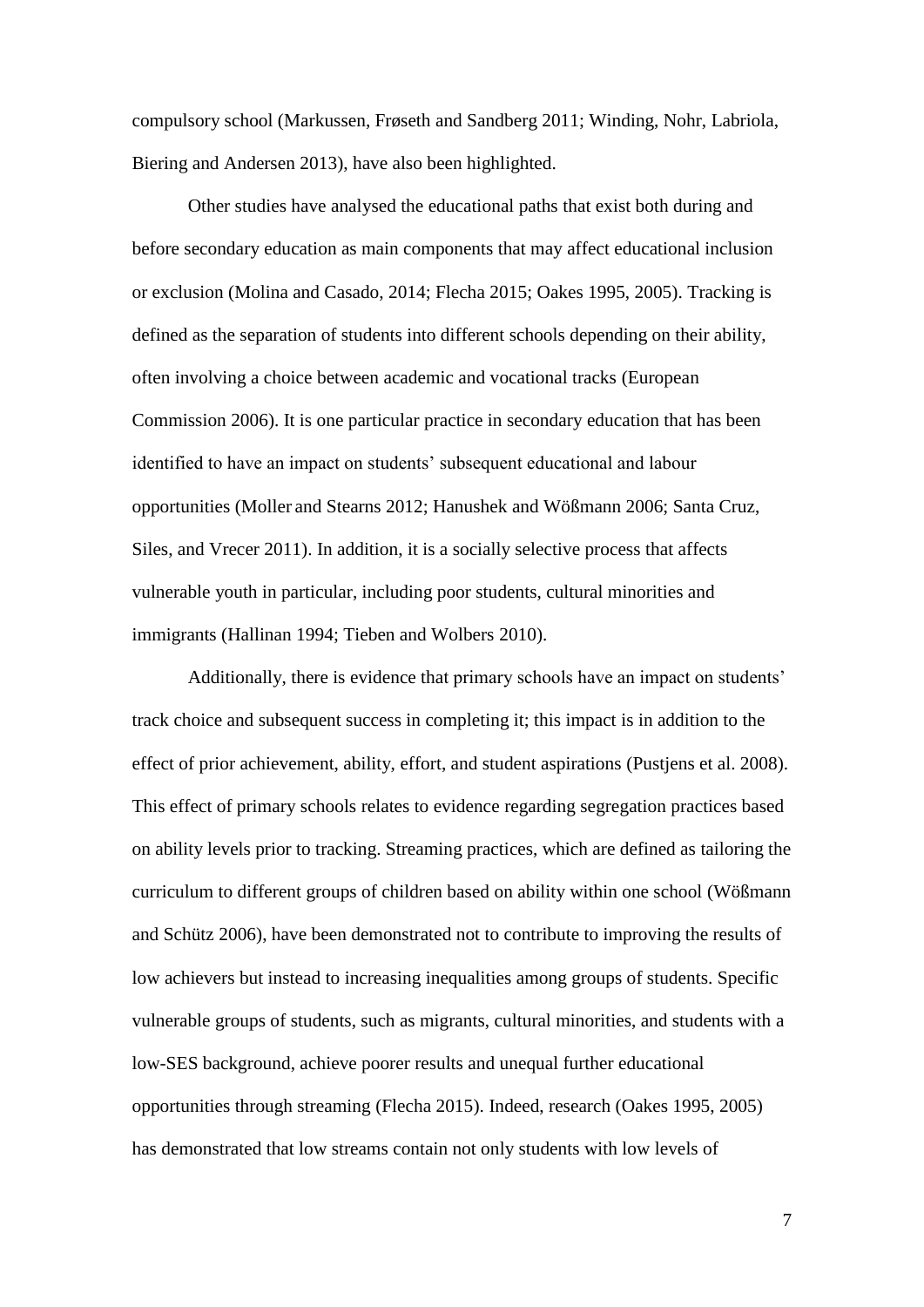achievement but also students from cultural minorities and poor students, which reflects socio-economic segregation. In addition, teachers with the least experience are often in charge of these groups (Ball 2009). Consequently, ability grouping discriminates against vulnerable students by reducing their learning opportunities and outcomes while also tending to reflect and perpetuate the social and cultural inequalities of the broader society.

Therefore, segregating and selective practices based on students' social and cultural background explains part of the impact that SES has on secondary students' achievement. However, students' social and cultural contexts can have a transformative impact on students' school trajectories when schools take advantage of those 'funds of knowledge' accumulated in their families and communities (Moll 2005). This challenges the deficit thinking approach by using them as resources for learning. The replacement of power relations between teachers and the communities, that block the participation of the most vulnerable, by genuine discussions that joint multiple perspectives into collaborative action (Agbo 2007) is another premise of schoolcommunity partnerships that enhance vulnerable students' opportunities of academic achievement.

In the following, a case study is presented of a school in which a specific egalitarian participatory process involving Roma families was implemented, and the impact that the participation of these families had on students' educational trajectory throughout secondary education is analysed, showing the transformative role that families with low-SES and minority backgrounds can have in preventing school dropout.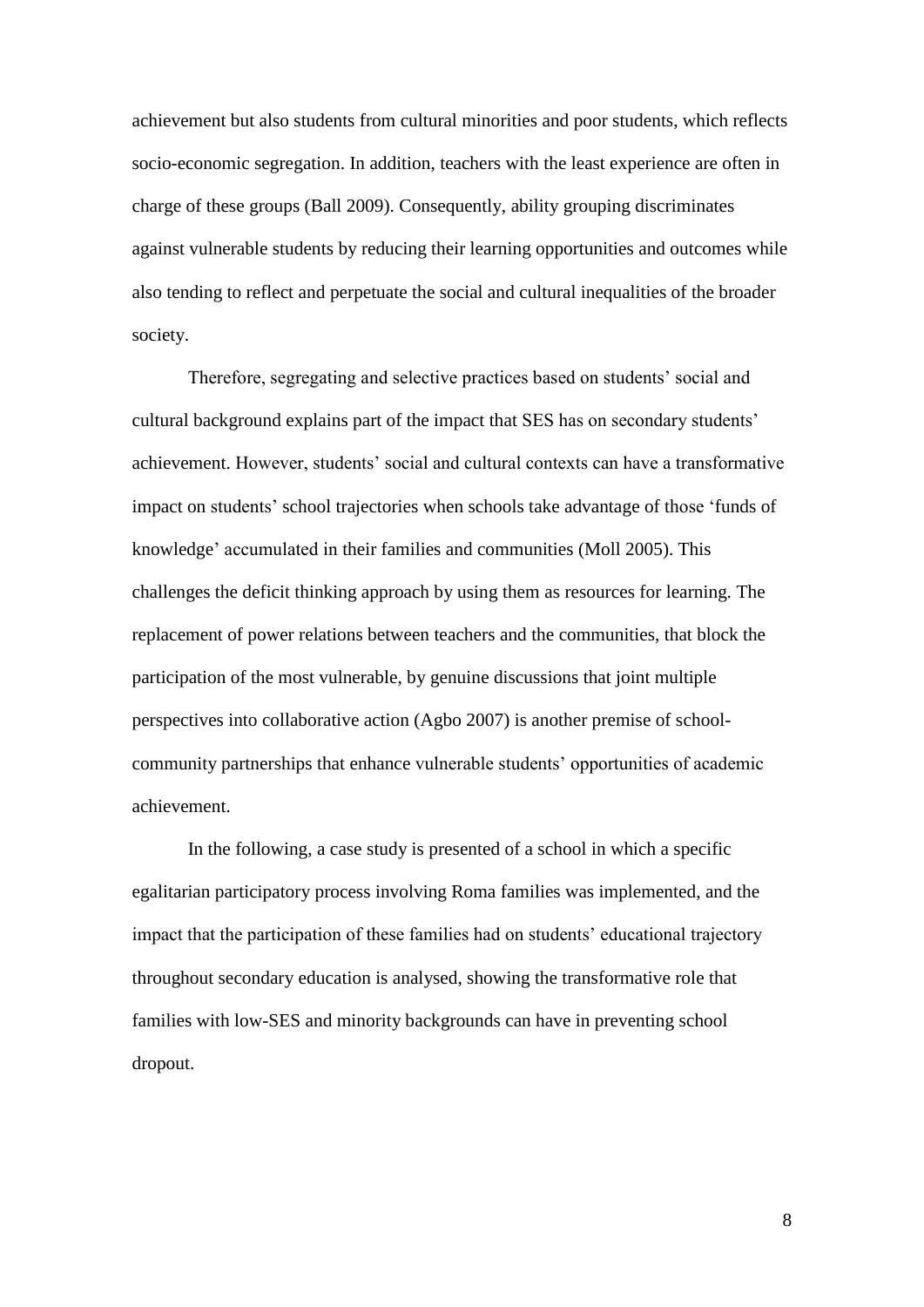### **The context of the research**

With the Spanish school reform of 1990 (Gobierno de España 1990), the beginning of secondary education was advanced from age 14 to age 12, meaning that students had to change from primary schools to secondary schools two years earlier. This change has been maintained in the subsequent laws until now. When this change was announced, the Roma community immediately envisioned the consequence, that separating children from their primary school at the age of 12 would cause the dropout rate among the Roma to increase, especially among Roma girls. However, their voices were not taken into account when the decision was finally made, and the measure ultimately had negative consequences for this community (CREA 2010).

La Paz is one of the schools affected by this policy. This school is located in La Milagrosa neighbourhood in an inner city in Spain. The neighbourhood was built in the 1980s to house families with few resources, mostly of Roma origin, who until that time were living in shanty towns. Problems related to social marginalisation and educational exclusion were present from the creation of the neighbourhood and have increased through the years. According to the Plan for Social Integration in the municipality of Albacete (Ayuntamiento de Albacete 2012), La Estrella and La Milagrosa are the neighbourhoods with the highest levels of social exclusion in Albacete. Some figures that exemplify this situation refer to employment and education. These neighbourhoods have the lowest employment rates (16% and 27%, respectively) and unemployment rates that are 4 times and 2.5 times, respectively, higher than the town average. These neighbourhoods also have the highest percentages of people living in households where none of the members work. They also have the lowest salaries: 30% below the town average. In regards to the level of education, in La Milagrosa, 77.4% of people have not completed basic education. La Milagrosa is the neighbourhood in Albacete with the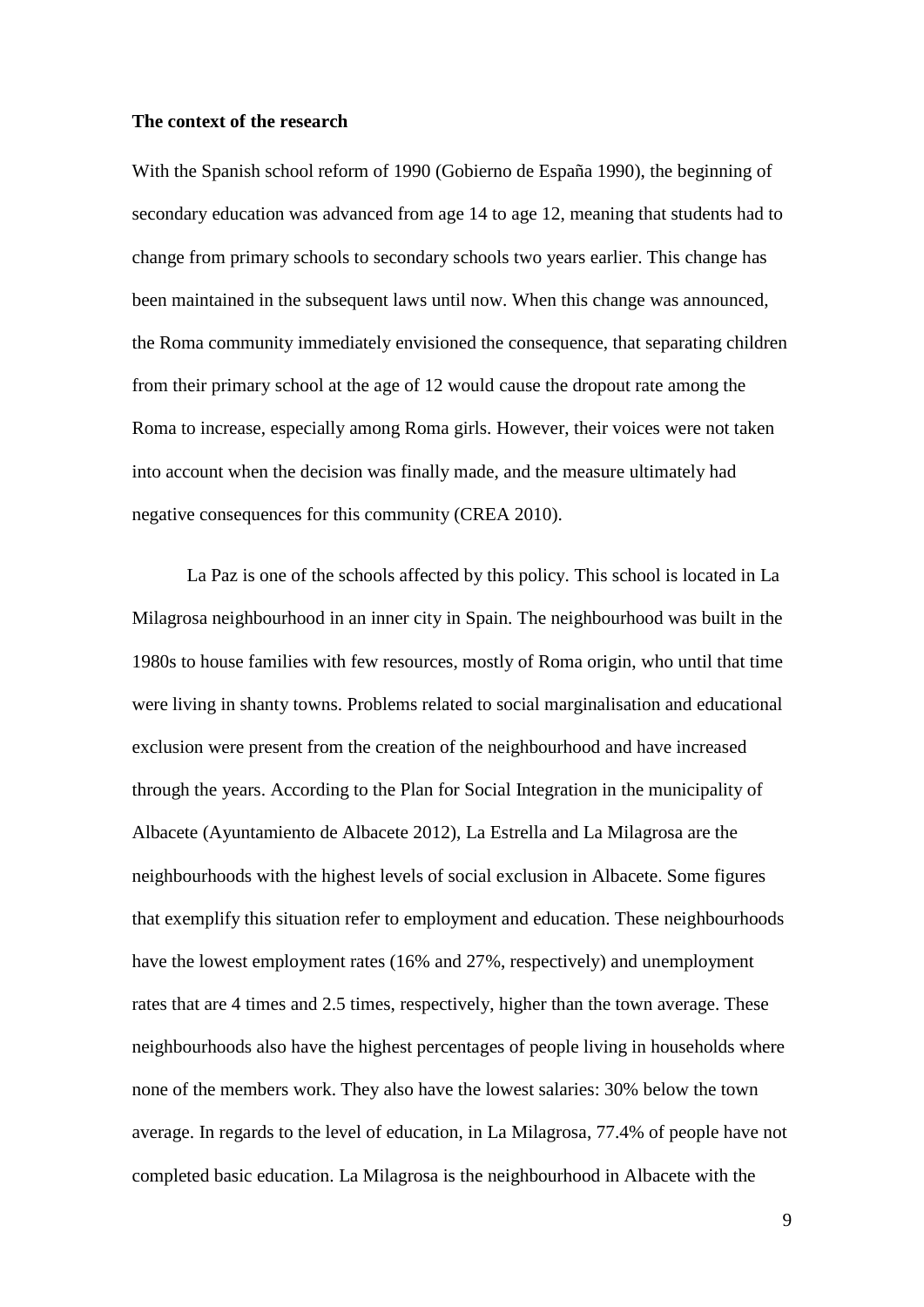highest percentage of Roma population (28.75%), followed by La Estrella (23.92%). In Albacete, 70% of the Roma adult population (older than 15) is illiterate (purely or functionally), and the percentage reaches the 80% in the case of women (Ayuntamiento de Albacete 2012).

In this context of social deprivation, the primary school in the neighbourhood, which had been transformed into a learning community in 2006, was achieving a remarkable improvement in the students' learning results. Until 2006, educational attainment in the school was very poor, and most of the students left school not having acquired basic competencies, including literacy (Aubert 2011). Following the transition to a learning community, academic results improved steadily and absenteeism rates dropped considerably (Girbés-Peco, Macías-Aranda, and Álvarez Cifuentes 2015).

Due to this improvement, the 6<sup>th</sup> Framework Programme project, *INCLUD-ED*: *Strategies for inclusion and social cohesion in Europe from education* (Flecha 2015), selected the school as one of its case studies of successful schools across Europe containing students with migrant or minority backgrounds and low SES. These case studies had the objective to identify Successful Educational Actions that were leading to success in disadvantaged contexts. Subsequently, the R+D project *Socio-educational Successful Actions to Overcome Poverty* (Valls 2012-2014) explored the mid-term impact that the school had on the youth in the neighbourhood in order to assess whether educational improvements affected youth after primary education and to determine which particular actions led to such improvements.

#### **Method**

Qualitative and quantitative data were collected in the school through the INCLUD-ED project in order to analyse the educational actions behind improvements in primary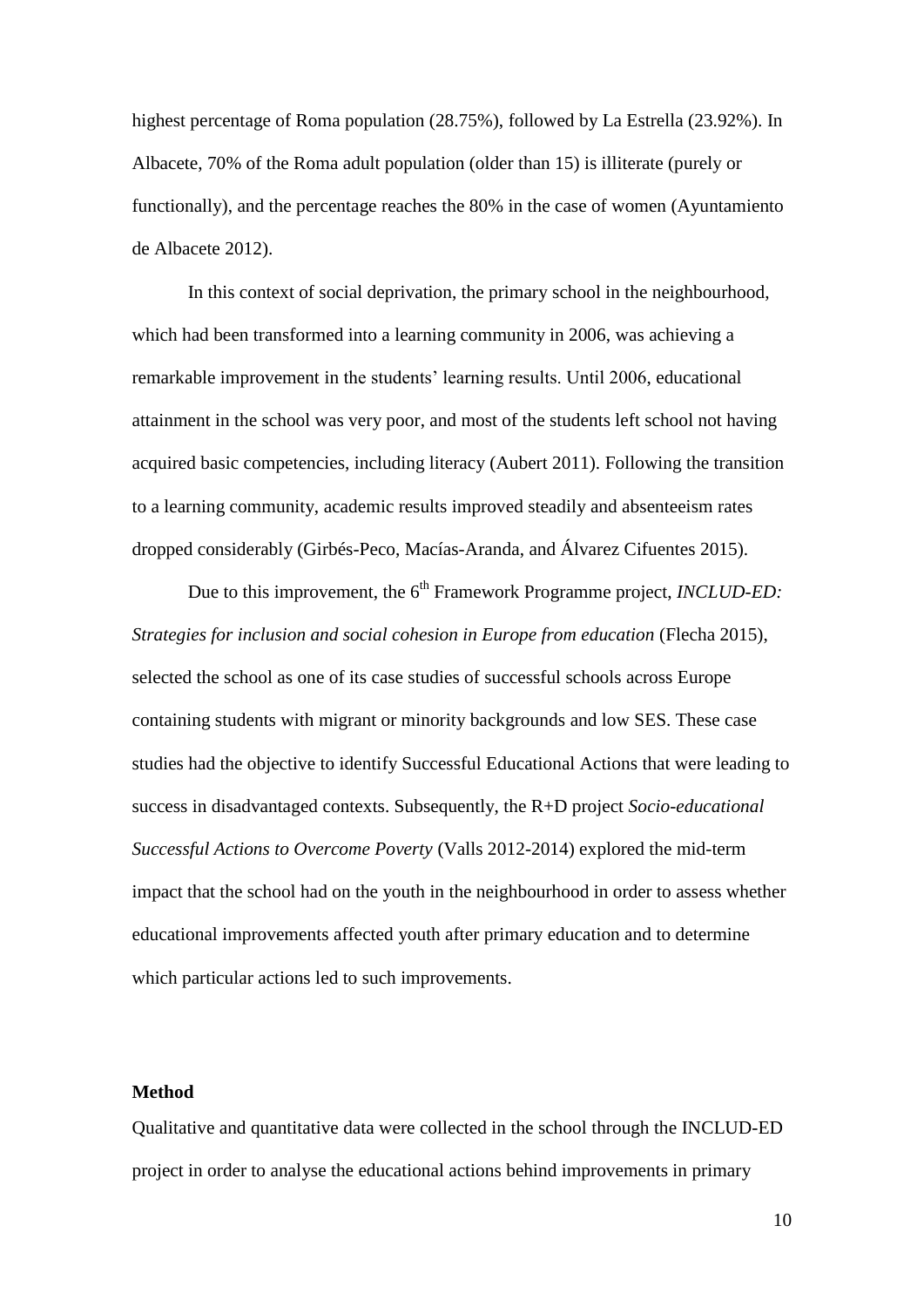education throughout a four-year period (2007-2010), and additional qualitative data were collected regarding the impacts on secondary education through the *Socioeducational Successful Actions to Overcome Poverty* project in 2013 and 2014. For the purpose of this paper, we used data collected with the following techniques:

[Table 1 near here]

The evidence collected through this case study aimed to respond to the following research questions: What role did family participation in the school have in students' absenteeism or attendance in primary education? Which role did it have, if any, in the students' enrolment and retention in secondary education? Which type/s of family participation was/were effective in overcoming youth school dropout and preventing early school leaving?

Both the data collection and analyses were performed based on the Communicative Methodology of research (Sorde Marti and Mertens 2014). This methodology was used to enable the end-users' (teachers, students, relatives, etc.) participation in the research based on egalitarian dialogue with the researchers. The intersubjective creation of knowledge enabled by this methodology has already been demonstrated to contribute to overcoming inequalities. Open-ended interviews were conducted with a communicative orientation, which entailed sharing knowledge and interpretations to reach a shared understanding of the reality studied. Communicative daily life stories (Ramis, Martin and Iñiguez 2014) enabled a cooperative process of understanding and reflection between the researchers and the research participants in which a joint interpretation was created about the participants' lives in relation to the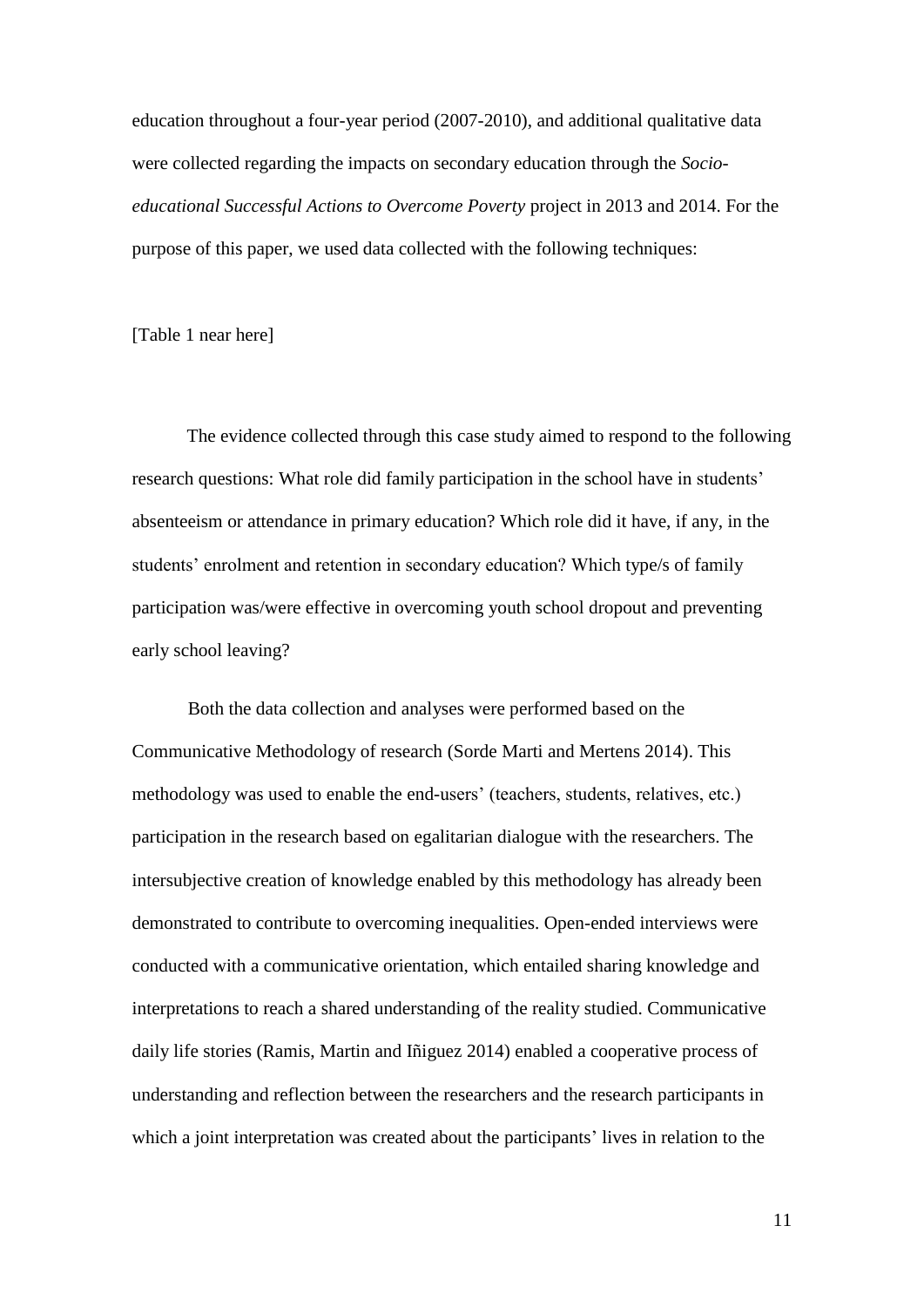object of study. The communicative focus group (Rue, Martínez, Flecha and Álvarez 2014) was organised to obtain a collective interpretation of reality through dialogue in a natural group.

The analysis was conducted according to three categories:

- 1) Impact of family and community participation on preventing dropout before secondary education
- 2) Impact of family and community participation on preventing dropout during secondary education
- 3) Impact of family and community participation on preventing dropout in the neighbourhood in the long term

The first and second categories emerged from the research questions, while the third category emerged inductively from the data. In addition, and according to the analysis of the communicative research, the data were analysed based on the transformative and exclusionary dimensions. While the exclusionary dimension refers to the social benefits or opportunities from which some people or groups are excluded – in this case, factors leading to school failure and dropout among youth in La Milagrosa – the transformative dimension includes the conditions that allow people to overcome those factors, that is, the factors preventing them from dropping out of school and completing secondary education. Therefore, each of the three categories of analysis was divided into two subcategories that respond to the exclusionary and transformative dimensions. This analysis facilitates not only the explanation of social reality but also its transformation by bringing to light the elements of the exclusionary dimension and the possibility of strengthening those of the transformative dimension. Consequently, the data analysis grid is as follows: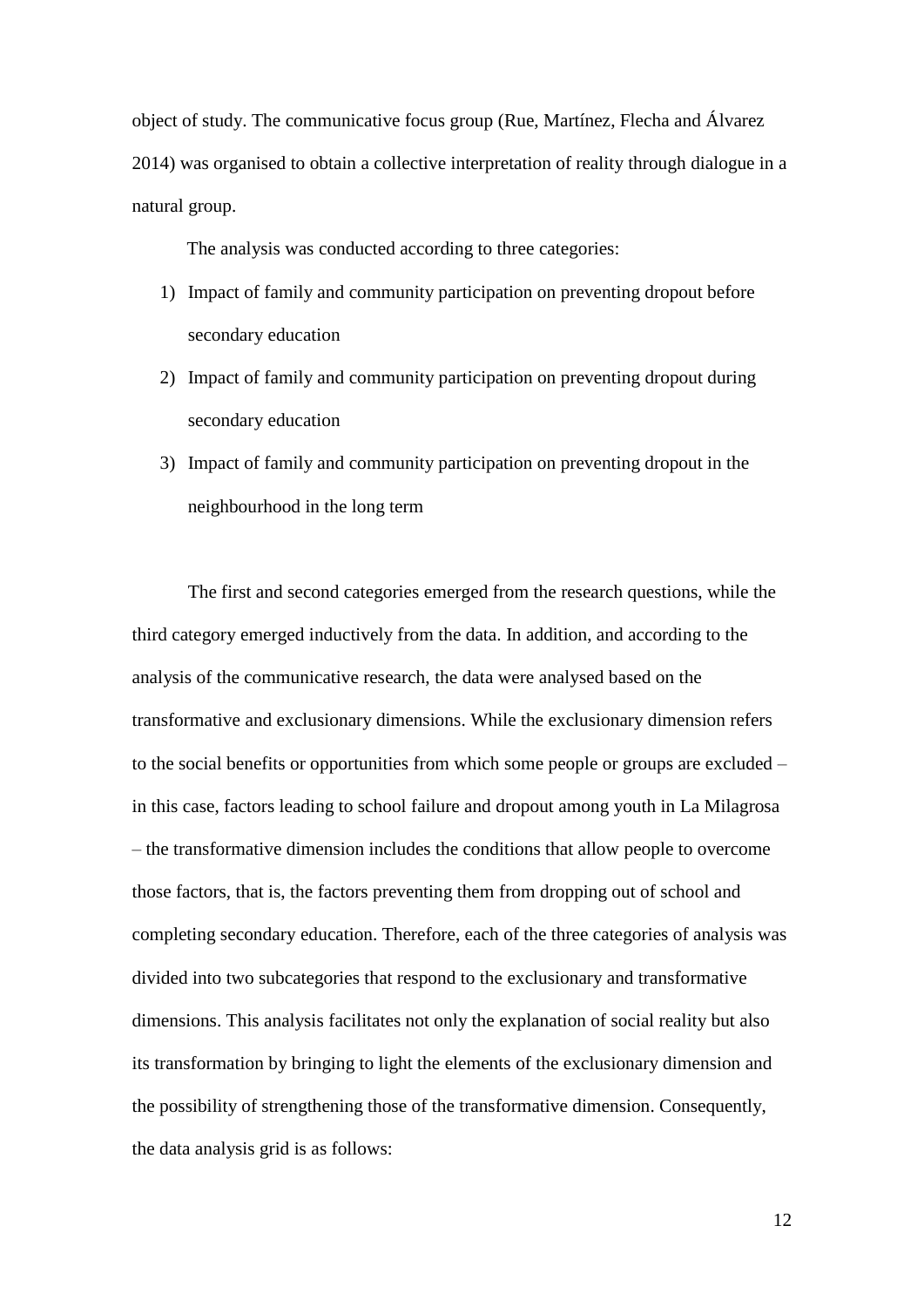[Table 2 near here]

#### **Results**

#### *Families' contribution to preventing dropout rates in primary education*

Family and community participation in decision-making processes started in the framework of the transformation of the school into a learning community, since it is one of the educational actions that are implemented as a part of the project (Racionero-Plaza and Puig 2017). Families and community participation in decision-making in La Paz entailed their participation was not limited to consultation or approval of agreements previously made by the professionals; instead, it involved actual participation in deciding core aspects of the educational project, such as the learning and educational activities organised in the school. Araceli, a primary teacher in the school, described this relationship between the families and the school, synthesising the fact that the families did not come to school just to be recipients of information regarding how their children were doing in the school; they contributed proposals to improve the education of all children and this opportunity to make a difference was crucial to motivate their participation:

(…) they feel confident enough to come into the school as if it were their home. (…) mothers come in, they act as volunteers, they prepare festivities, make decisions, and are listened to, at the end of the day. They are listened to and are able to decide.

Two structures were created in the school to channel participation in decision-making processes: mixed committees and assemblies. Both structures are forms of democratic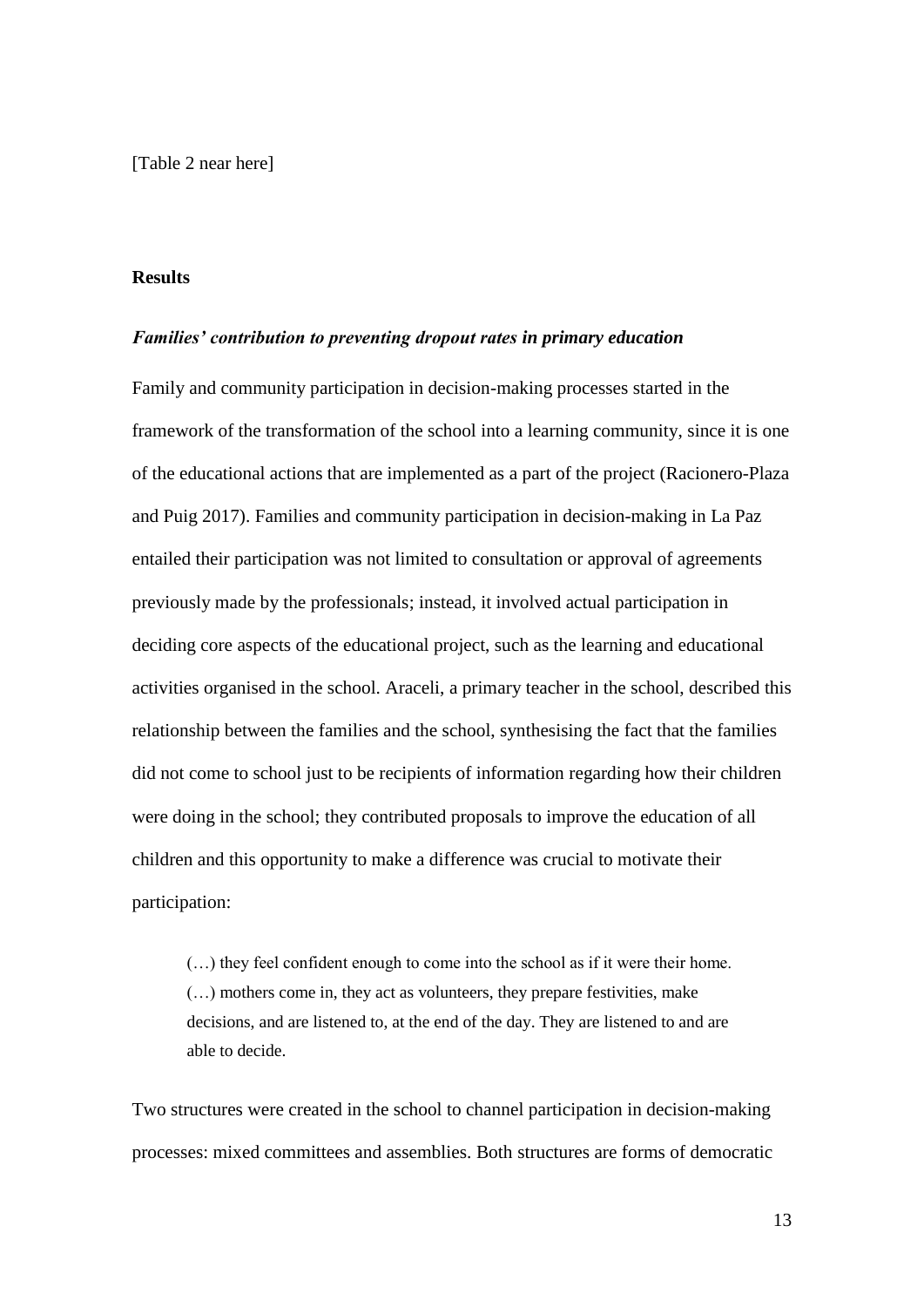organisation, which provide an opportunity for the entire community to participate, and both are based on egalitarian dialogue (Flecha 2000), following validity claims and not power claims (Habermas 1984). This means that all contributions are taken into account based on the strength of the arguments provided and not on the speaker's status as a teacher or as a parent. In La Paz, this occurs with non-academic families with very low educational levels. The mixed committees were composed of teachers, family members and other members of the community who organised themselves around specific topics that were necessary to address; for instance, committees were created for learning, coexistence, absenteeism, library, volunteers or IT. Assemblies were meetings held at least once a year, and the whole community was invited to participate in them to debate and decide about the school goals, difficulties and actions to address them. Great participation was achieved in these meetings. According to the inspector in regards to one assembly, ‗No-one could remember so many people getting together in the school (...) perhaps 80 or 90% of the families were represented, as well as neighbourhood associations'. The mixed composition of the committees and the assemblies allow the gathering of different information and points of view on a given topic and expands the possibilities to identify solutions to the difficulties that may be found in the school.

During the first two years that relatives and community members participated in decision-making processes, an improvement in school attendance was documented. Absenteeism for the 2006-2007 school year was 30%, it was reduced to 10% in 2007- 2008, and it occurred only occasionally in 2008-2009. According to the explanations of professionals working in the school, such as the psychologist of the city council for educational programmes, this improvement is associated with the families' participation, including participation in the assemblies and mixed committees, as well as their participation in the students' learning activities in the classrooms, which was one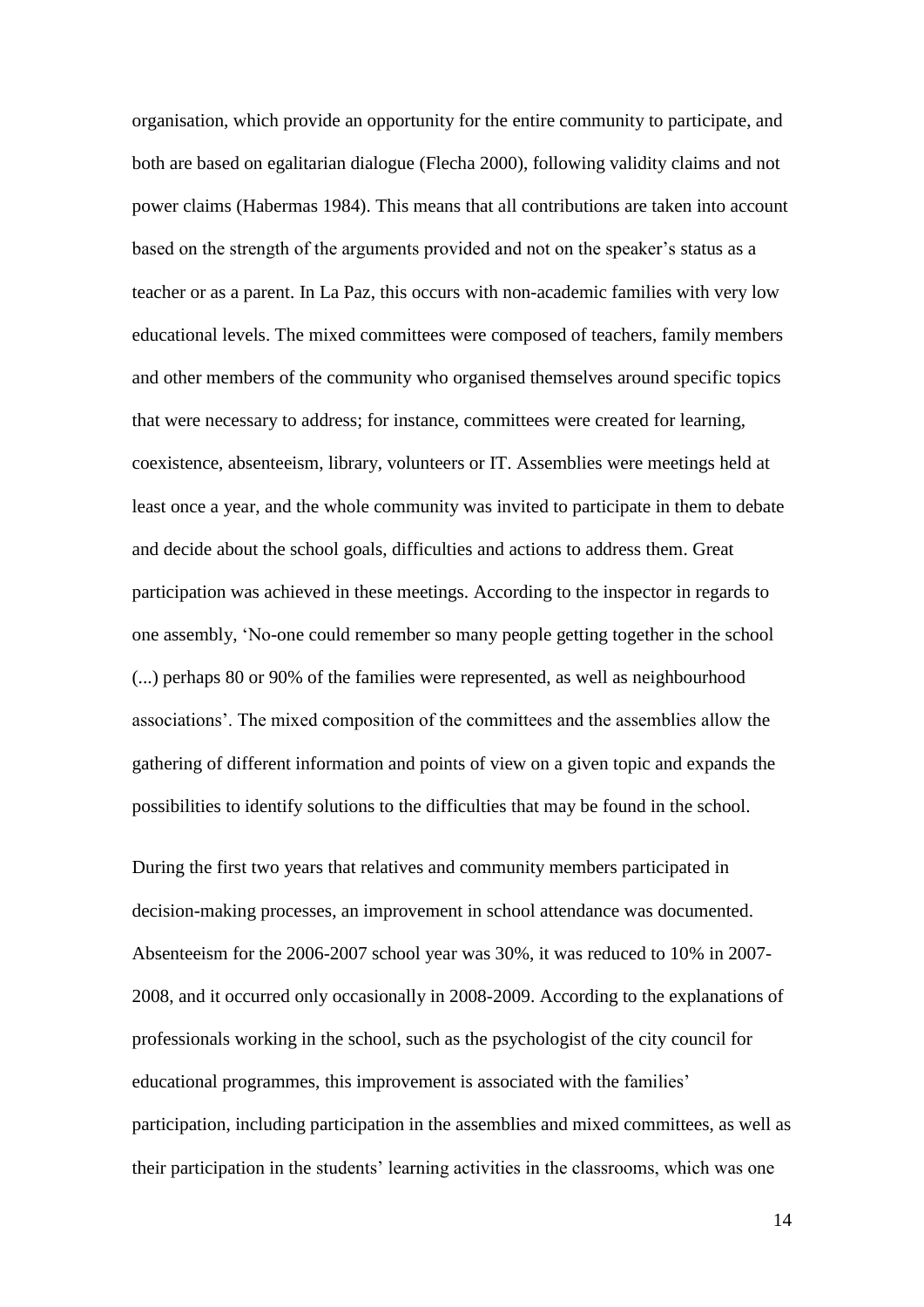of the first decisions taken:

Bringing their children to school and coming as volunteers in the school and to the parental meetings (…). Five years ago this did not exist, now it exists and it has been a fundamental change, above all in regular attendance at the school.

The families' participation has contributed to demonstrating the families' interest in improving their children's education, which has increased students' motivation for school and therefore their attendance. Professionals working in the community acknowledge this positive influence, as a technical staff person of community services working in the school reflected:

Participation has a very significant influence. For instance, there are children who, before their mother came to the school, escaped from class, fell asleep in the classroom... and now I don't know if it is because of having their example here or because their mothers are also interested in education... is like "look mum, I have done this!" "have you seen that I have behaved well?"  $(...)$  then, it has really changed.

In this way, with the introduction of family participation in decision-making, dropout was already being prevented before students finished primary education. After these two years, the problem of school dropout in the transition between primary and secondary education was addressed, and the democratic processes of decision-making were then transferred to focus on improving secondary education in the neighbourhood.

## *A dream achieved: compulsory secondary education in the school and the first generation of graduates*

La Paz was a primary school in which all children finished their studies at age  $12$  – once they completed their primary education. Subsequently, they faced many obstacles to continuing their education in secondary school. First, they could not attend a secondary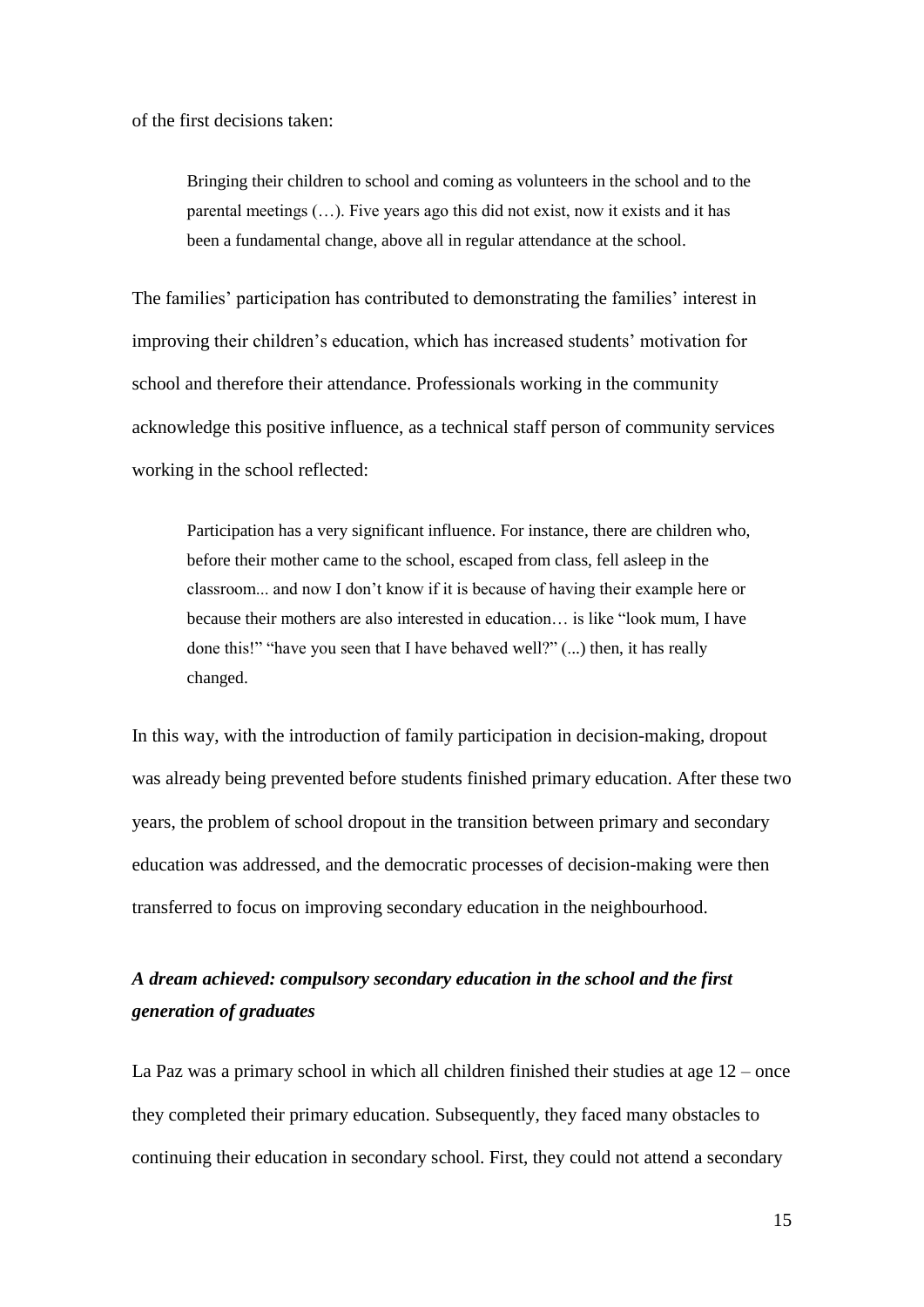school in their neighbourhood, so the transition from primary to secondary was even harder for them because they had to move to another neighbourhood far away from their community. Furthermore, La Milagrosa is also physically isolated from the rest of the town, which was an additional barrier, and children ended up leaving education. Manuel, a 20-year-old boy, former student of La Paz before the process of transformation into a learning community, explained that he dropped out at fifteen when he finished the second year of compulsory secondary education. He remembers that no one at that time finished secondary education because they had to move to another school and they felt strange and lonely there, far from the people they knew and their friends. This situation specially affected girls. Marta, a 17-year-old girl, explained that her parents were afraid that she went to high school; having secondary education in the school gave them the opportunity to continue studying not having to leave the neighbourhood.

The transformation of the school into a learning community opened up new opportunities to make decisions that would respond to the students' needs. It entailed taking into account the families' opinion that studying secondary compulsory education was a priority for their children. They had been insisting for so long that sending them outside the neighbourhood would not work and claiming that it was their right to have a quality secondary education offered along with primary school.

Creating dialogic and democratic structures for families and communities to contribute their knowledge in deciding about the school's operation and the educational future of their children empowered those who had been traditionally excluded and silenced by the establishment (McLaren and Kincheloe 2007). As a result, Roma families and their community organised themselves and asked the educational administration to provide compulsory secondary education in their neighbourhood,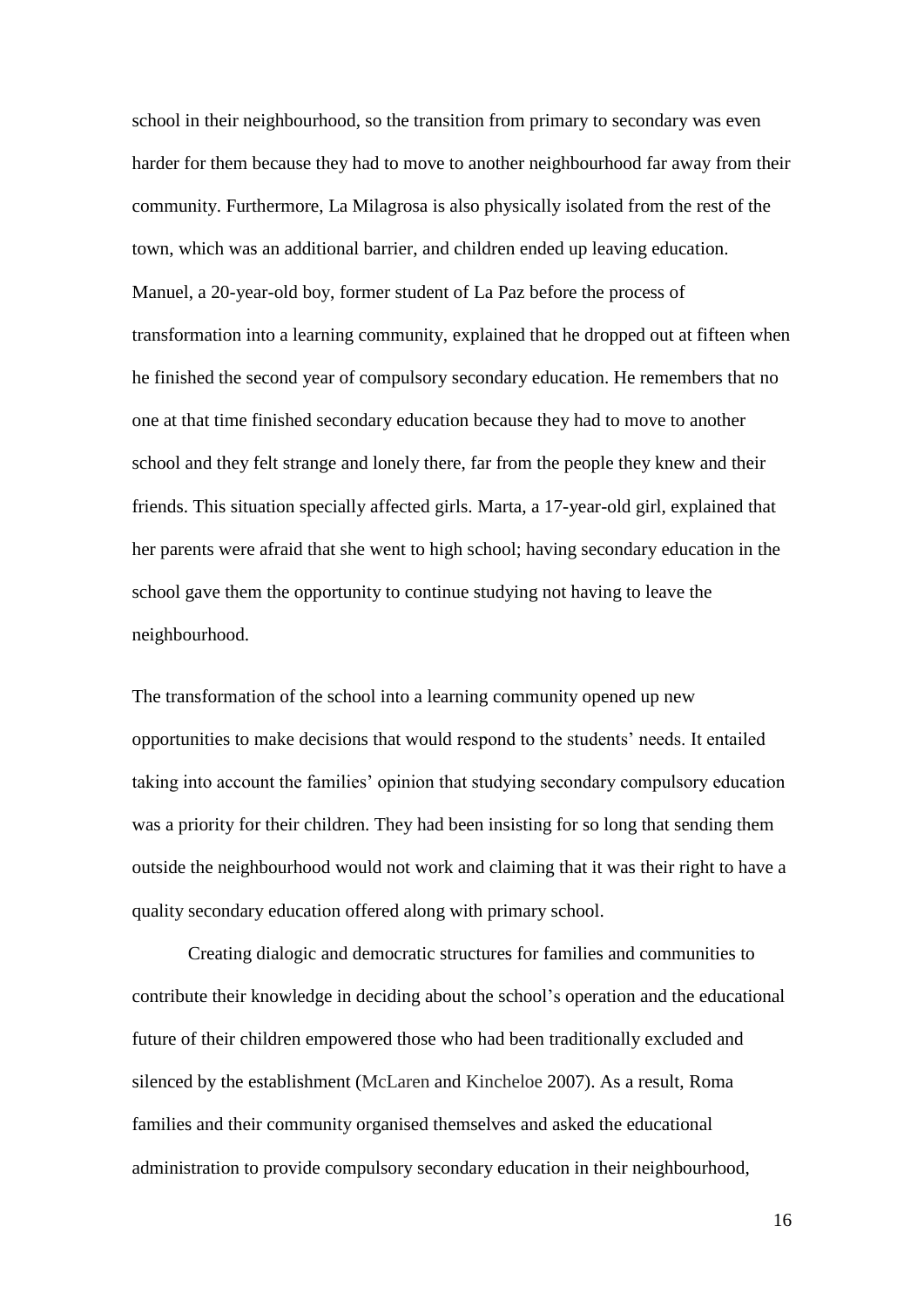actually in La Paz school. Despite the barriers to continuing education and the exclusion their young people had been suffering for so long, the recent transformation the families experienced in the primary school by reducing absenteeism turned despair into hope. This transformative experience enabled the families to consider this solution to help their youngsters remain in education longer and complete secondary education successfully.

The families gained the support of the school board and the educational inspector of the region to start the implementation of secondary education in La Paz school in the 2008/2009 school year, and in 2010, a local government resolution was published that created a section for the secondary school within La Paz primary school (Viceconsejería de Educación y Cultura 2010). Consequently, school attendance after primary education started to increase, changing the dynamics of the youth in the neighbourhood, and in June 2012, after four years, the first generation of students successfully completed compulsory secondary education.

Mercedes, an illiterate grandmother who participates as a volunteer in learning activities – interactive groups and dialogic literary gatherings – in the secondary classrooms was part of this process. She explained how a group of family members organised themselves within the structure of the mixed committees and brought the demand to the educational administration at the city council. Collective action, the confidence that they could make a difference in their children's education, and the existence of space in the school that enabled their participation in decision-making made possible this dialogue with the educational administration, which led to establishing secondary education in the school.

The teachers acknowledge the key role that families had in introducing secondary education in the school. Patricia, a teacher in the third grade of compulsory secondary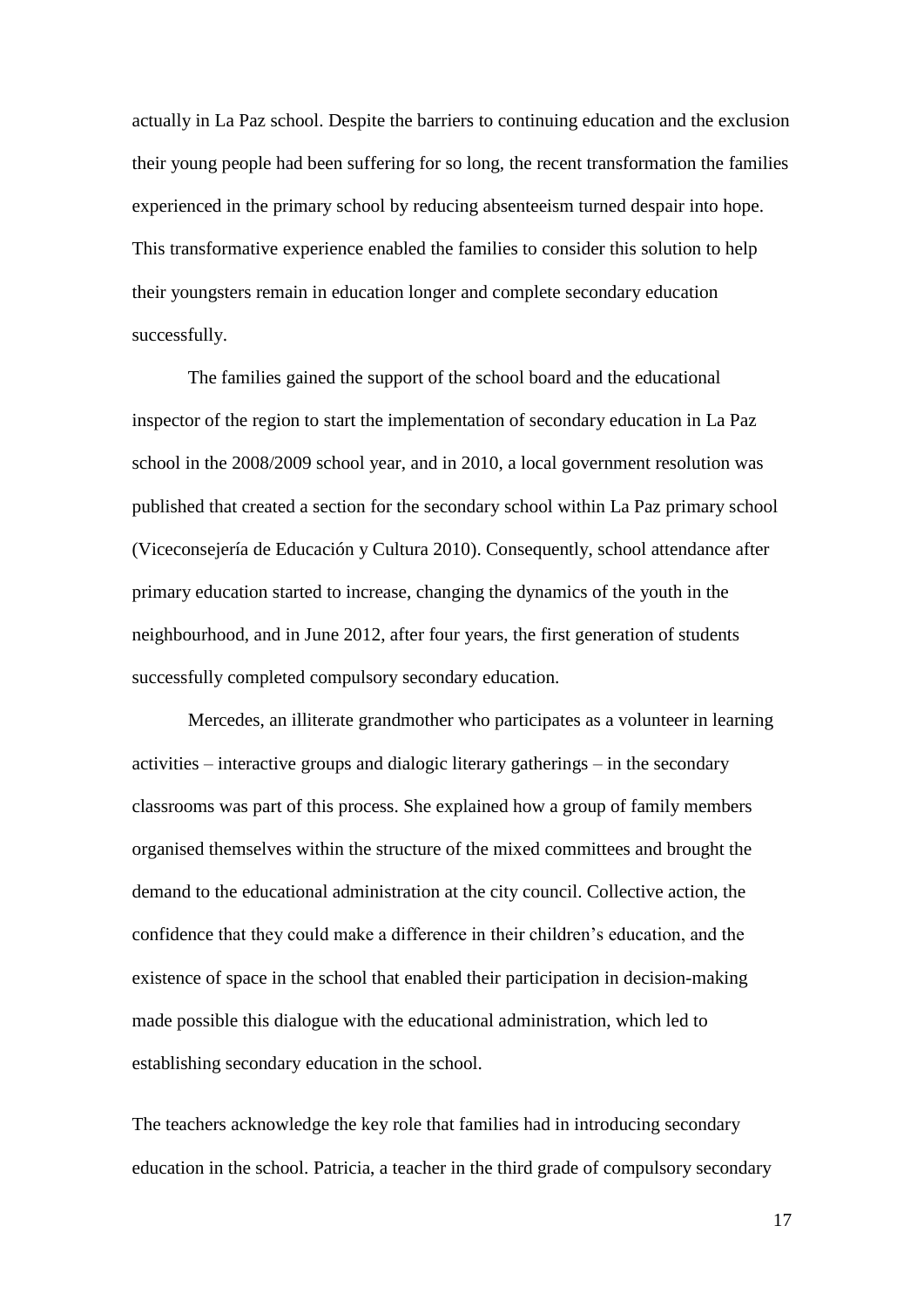education in the school, placed special emphasis on the determination and effort of the families to make their children study secondary education and not leave school. She recognised that, although it was difficult for them and required many visits to the local education office, they fought until they finally achieved their goal. Although the school professionals cooperated actively with them, it was the tenacity of those parents with low education levels and few resources that finally made it possible to achieve their purpose.

Consequently, truancy and dropping out are prevented, and now youth in the neighbourhood have more opportunities to stay and complete compulsory secondary education. Since beginning to offer compulsory secondary education in the school, the size of the graduating classes in the 2011-2012, 2012-2013, 2013-2014, 2014-2015 and 2015-2016 academic years was 8, 11, 4, 9 and 8, respectively. This represents between 33% and 58% of the students who finished the first year of secondary education and shows clear progress in a neighbourhood where very few students had access to secondary education before. The youth themselves reflected on the change in the completion rate for secondary education. This is the case of Marta, who moved to another school when she had to begin secondary education and later moved back to La Paz when secondary education was introduced there. As she explained before, being able to study in the neighbourhood gave confidence to her parents, which probably had a positive influence on her ability to finish compulsory secondary education. Manuel, three years older, did not have the opportunity to study secondary education in the school, and, although he started to study in another school, he dropped out before finishing. While in Marta's class in La Paz all but one girl finished, in Manuel's no one finished their secondary education, although he reflects that he would do it now in La Paz.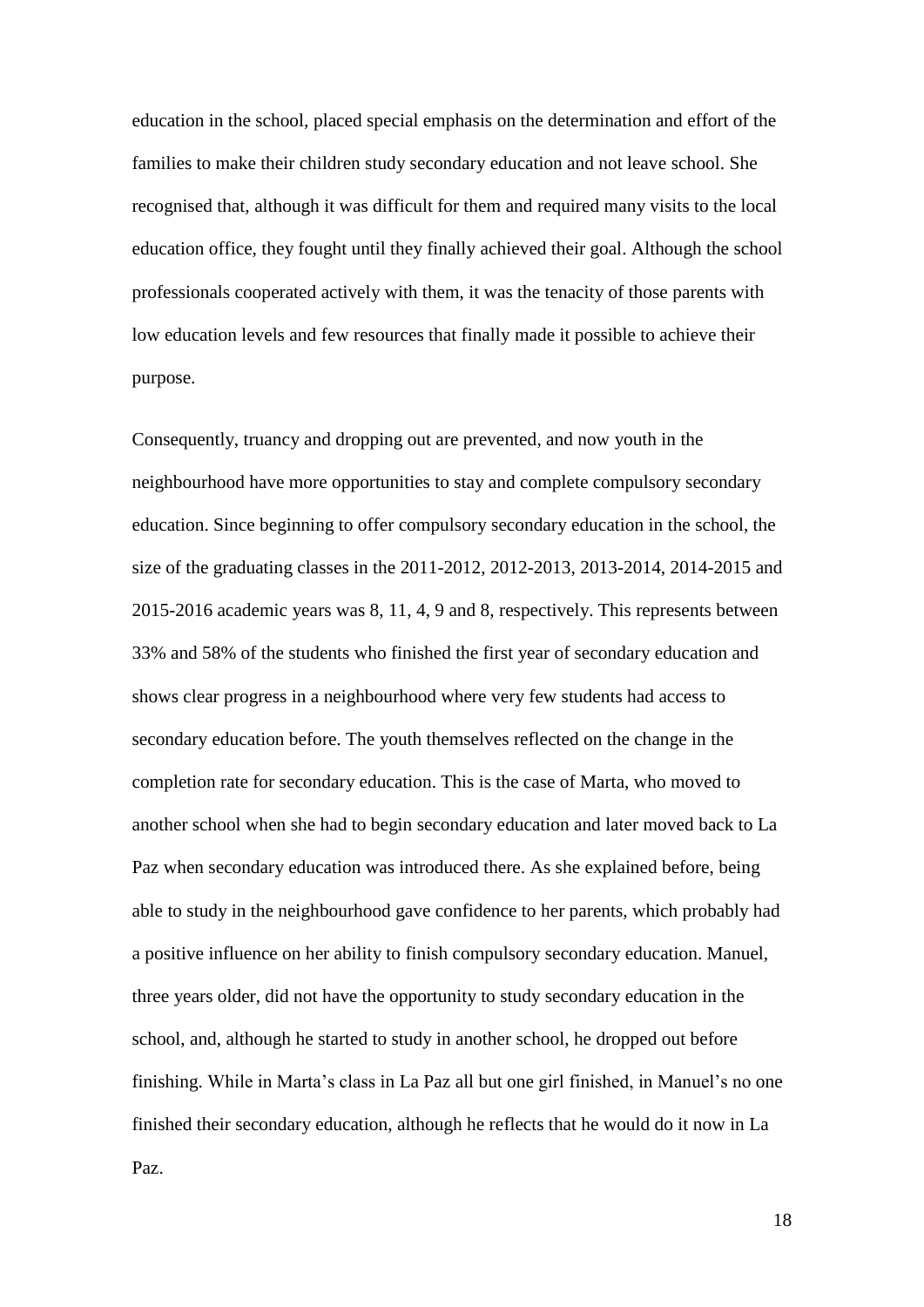## *Broadening expectations and plans for all and for the next generations after secondary*

Having secondary education in the school has made it possible for many students to not only access and complete compulsory secondary education but also to continue studying after leaving secondary education. For instance, Ramón (aged 17) is in his second year of vocational training and says he would like to work as a mechanic; Francisca (aged 17) is studying vocational training related to care for dependent people and plans to study the higher grade next year. Marta (aged 17) remembers that she used to say that she was not good at studying; meanwhile, she explains proudly that she earned an average score of 7 (of 10) and has applied to 5 vocational training programmes, including pharmacy, nurse aide, and mechanics.

Javier, an adult responsible for the youth centre, reflected on current youth enrolment in education and their plans, explaining that this has changed the educational situation in the neighbourhood: for the first time, he had heard the youth talking about studying vocational training, and he thought all of them had in mind to continue studying. The youth perceive a change in themselves, as exemplified by Lara's reflection, who remembers that when she was in primary school she thought she would not finish, but later changed her opinion and now she thinks she will continue.

However, they also perceive that this change has extended beyond them and has spread to the broader community. Youth and adults express the importance of education and acknowledge that finishing compulsory secondary education has become a priority. In fact, the process of including secondary education in the school showed that education was always a priority for these families, but now it has become feasible, and both adults and youth expect younger boys and girls in the neighbourhood to complete secondary education.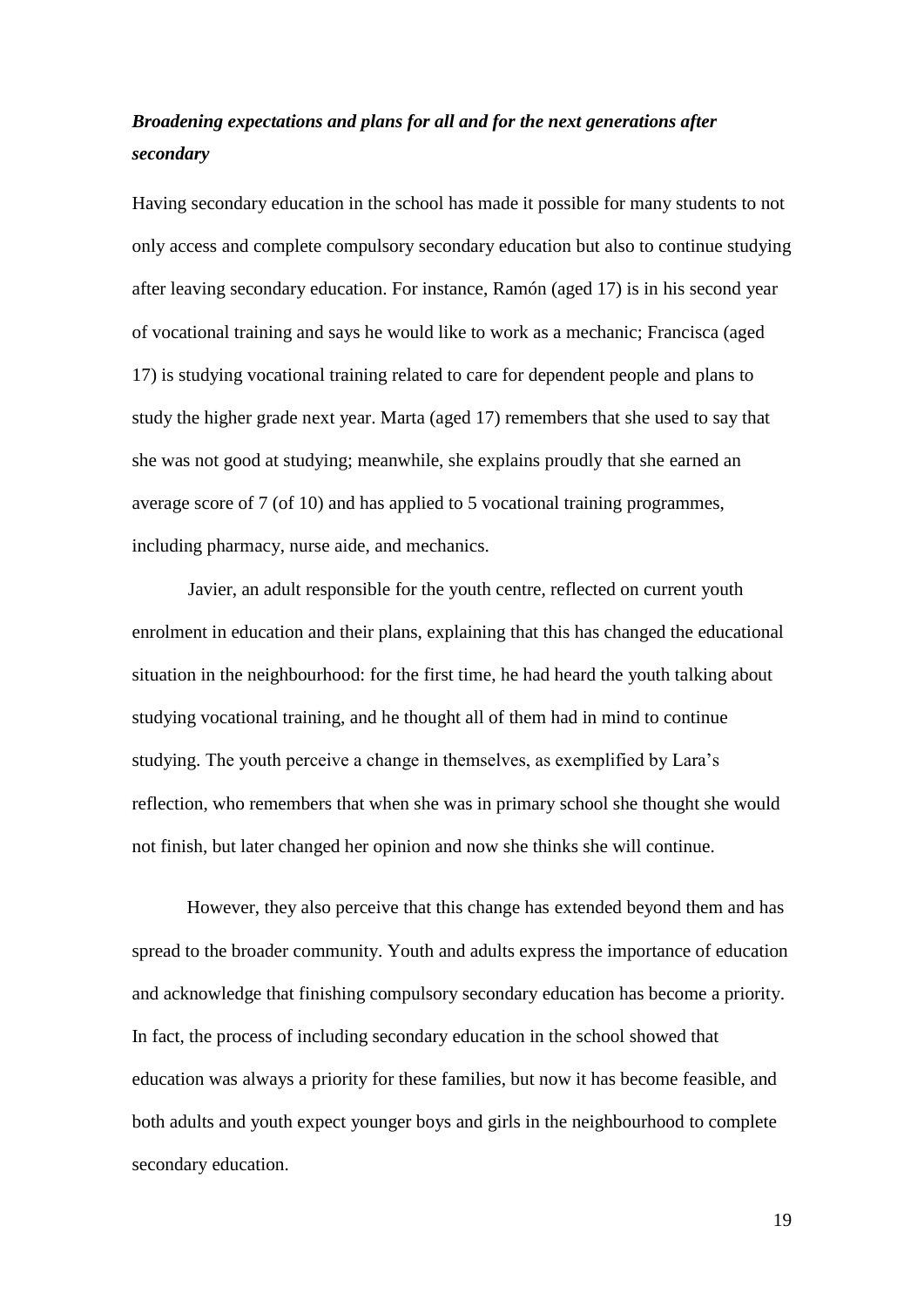In this way, the possibility of having secondary education in the neighbourhood has changed not only youth educational prospects but also the prospects of children who are already in primary education. Some of the youth who are studying secondary education in the neighbourhood or who have already finished it are volunteering in interactive groups in the primary or even pre-primary education classes. This is the case for José (17 years old), who volunteers in a class for 5-year-old children, and for Francisca and Marta (both aged 17), who collaborate in other groups. These youth know that their participation is important to helping teachers and to acting as role models for the youngest students; as Marta said, the oldest are an example for the youngest, they will do what they see. Therefore, while helping children to learn during particular class activities, they also help them change their ideas about education and the meaning it has for their future. Ramon (also 17 years old) explained this type of interaction with 12 year-old children. These children thought they did not need to study because they would stay in the market for picking scrap metal. Ramon and other youth like him told them that they should not think they will stay in the market, but they should stay in school and they should think further. Seeing that these youth were studying made the 12-yearolds think they would study too.

In this way, they are changing expectations and stereotypes in the entire neighbourhood and especially among the youngest generations. With their example, they are contributing to preventing school dropout for the youngest children and placing them on the pathway to secondary education from an early age.

#### **Conclusions**

This article shows how one particular form of family and community involvement in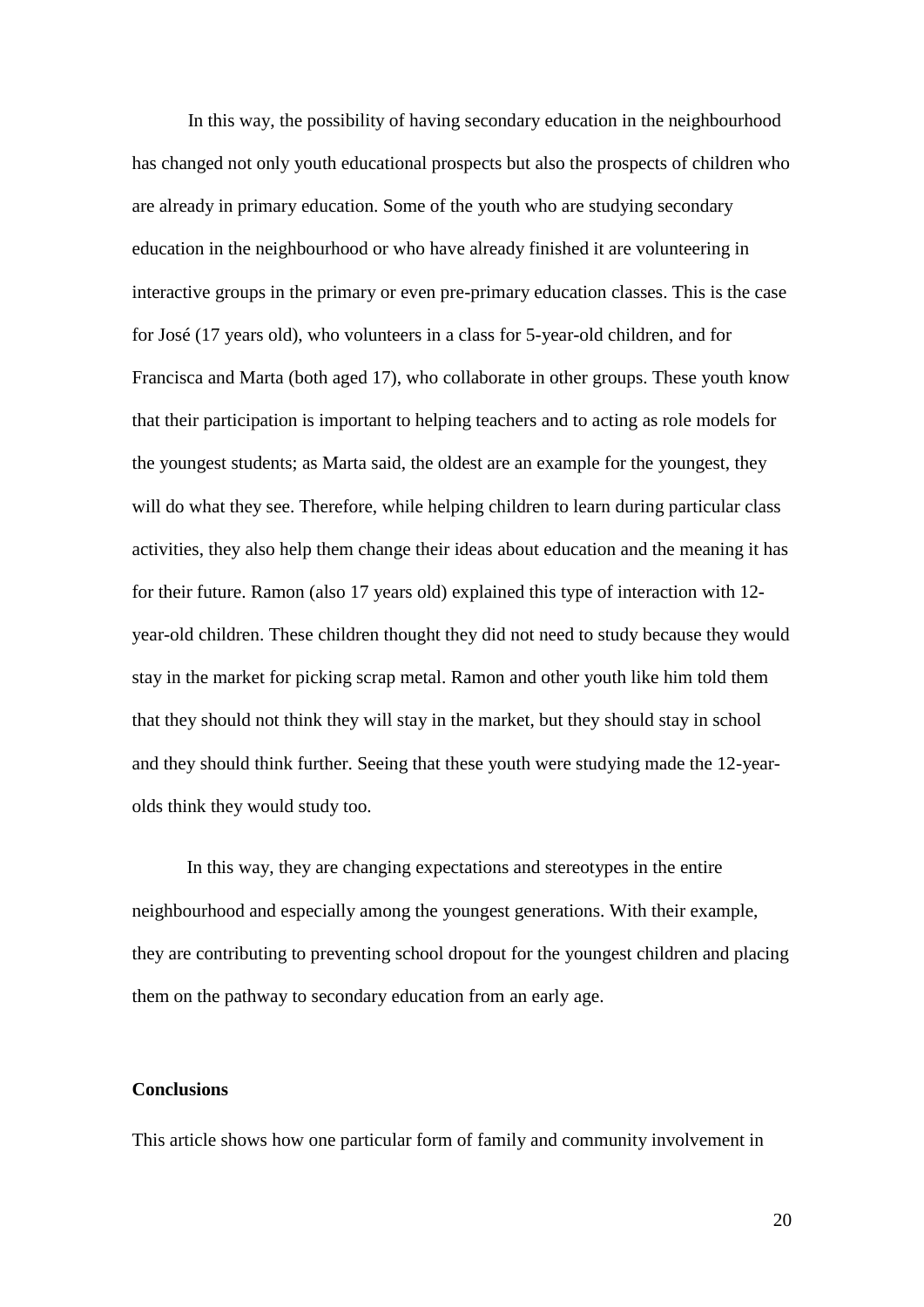school –participation in decision-making processes – helps to reduce school dropout and prevent early school leaving. Participation in decision-making made it possible for La Paz school to increase the academic level and reduce absenteeism among students already in primary education, ease their transition to secondary education, reduce school dropout and achieve the first generation of graduates in compulsory secondary education in the neighbourhood. These results are consistent with previous research that identified the importance of family involvement in school education to improve the educational prospects of students with disadvantaged backgrounds (Hidalgo, Epstein and Siu, 2002), the positive impact of parental involvement in secondary school on adolescents' attainment and on reducing the achievement gap between white students and some minorities (Jeynes, 2007), and the role of parental involvement in dropout prevention (De Witte and Rogge, 2013). With this case study, we show how a particular type of family participation –participation in decision-making processes – contributes to such improvements. Families participation in decision-making has made it possible to have students in the neighbourhood who have not only finished compulsory secondary education but also entered post-compulsory education. Further, these students have become real-life examples for other teenagers in the neighbourhood by showing that school success beyond primary education is within their reach.

Changing the educational and social prospects of the young people in La Milagrosa contributes to overcoming 'deficit thinking' (Valencia 2010), which tends to assume that students from disadvantaged environments are destined to fail in school. Similarly, the deficit thinking approach still prevails among many of the Roma families. This stereotyping perspective has shadowed their knowledge and experiences for so long, which were accumulated throughout centuries of exclusion. However, including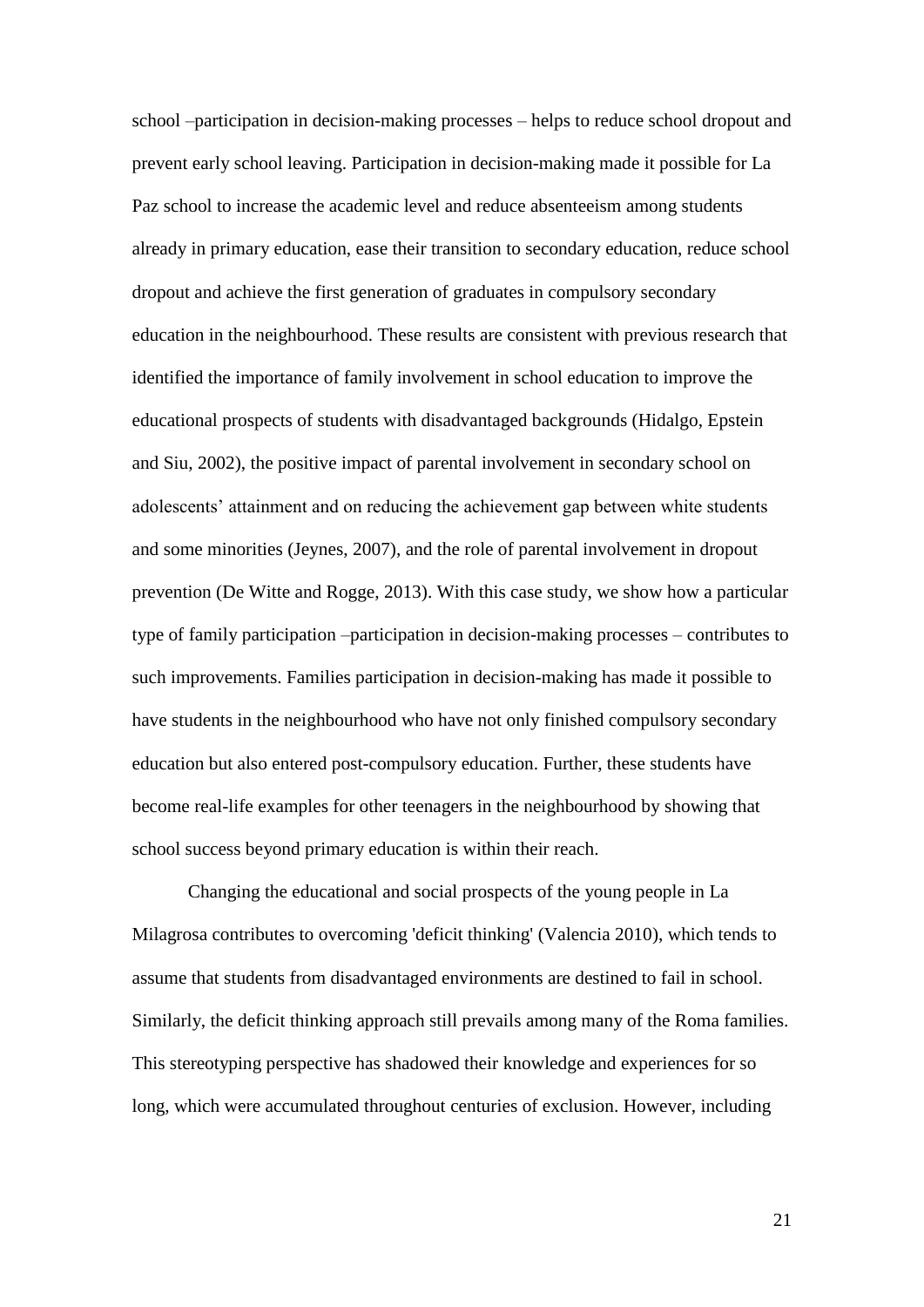their voices through egalitarian and equitable participation processes has made a tremendous difference in their community and in mainstream education.

The case study was conducted in a school and neighbourhood fulfilling all the characteristics that previous research had connected to youth school dropout: living in marginalised areas, having low-SES and minority ethnic backgrounds, and having low academic aspirations (Frempong, Ma, and Mensah 2012). However, this case demonstrates that this connection can be overcome when Successful Educational Actions are implemented. These are actions that have been implemented in schools in different contexts and that have been shown to contribute to the best educational results in all these different contexts (Aubert 2015; Flecha 2015; Flecha and Buslón 2016). For this reason, the research that led to the identification of these Successful Educational Actions has been included in the Social Impact Open Repository (Flecha, Soler-Gallart & Sordé, 2015). Family and community participation in decision-making processes, interactive groups and dialogic literary gatherings are examples of Successful Educational Actions. In La Paz, it was due to families' participation in relevant decisions in the school, which considers all contributions, including those of low-SES families, based on egalitarian dialogue (Flecha 2000) and validity claims (Habermas 1984), that the decision to implement secondary education in the primary school was made. Consequently, opportunities for school success were broadened, helping to break the cycle of educational inequality and poverty, as reflected in the described results.

This type of participation is taking place in schools that are learning communities, which is leading to tremendous improvements and to overcoming inequalities in even the most difficult contexts (Ruiz and Valls 2016). For this reason, the transformation of schools into learning communities has been proposed as a measure to address early school leaving in Europe and to therefore contribute to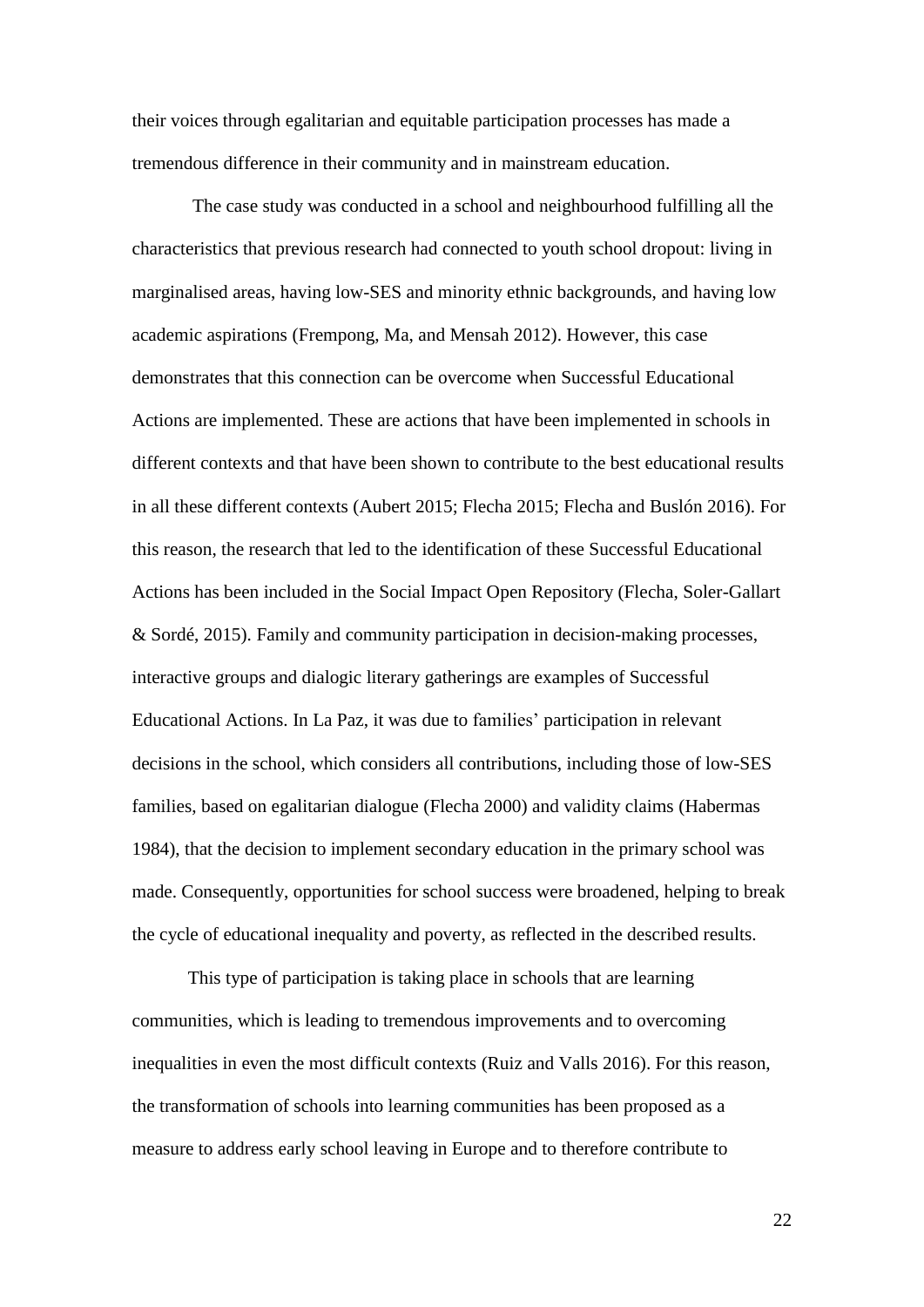reaching the EU2020 target of reducing school dropout rates below 10%. These schools illustrate that effective responses to the challenge of educational inequalities depend not on the context but on the actions that schools implement, thereby demonstrating that there are avenues to improve the life of youth and their future prospects.

#### **References**

- Agbo, Seth A. 2007. "Addressing school-community relations in a cross-cultural context: A collaborative action to bridge the gap between First Nations and the school." *Journal of Research in Rural Education* 22 (8): 1–14.
- Aubert, Adriana. 2011. "Moving Beyond Social Exclusion through Dialogue." *International Studies In Sociology Of Education* 21 (1): 63-75. doi: 10.1080/09620214.2011.543854
- Aubert, Adriana. 2015. "Amaya: Dialogic Literary Gatherings Evoking Passion for Learning and a Transformation of the Relationships of a Roma Girl With Her Classmates". *Qualitative Inquiry* 21 (10): 858-864. doi: 10.1177/1077800415614034
- Ayuntamiento de Albacete. 2012. *ALBACETE INTEGRA. Plan para la integración social del municipio de Albacete. 2012-2014*. Ayuntamiento de Albacete. Junta de Comunidades de Castilla-La Mancha. http://www.albacete.es/es/portemas/servicios\_sociales/documentos/plan-para-la-integracion-social-delmunicipio-de-albacete-2012-2014
- Ball, Arnetha. 2009. "Toward a Theory of Generative Change in Culturally and Linguistically Complex Classrooms". *American Educational Research Journal* 46 (1): 45 –72. doi: 10.3102/0002831208323277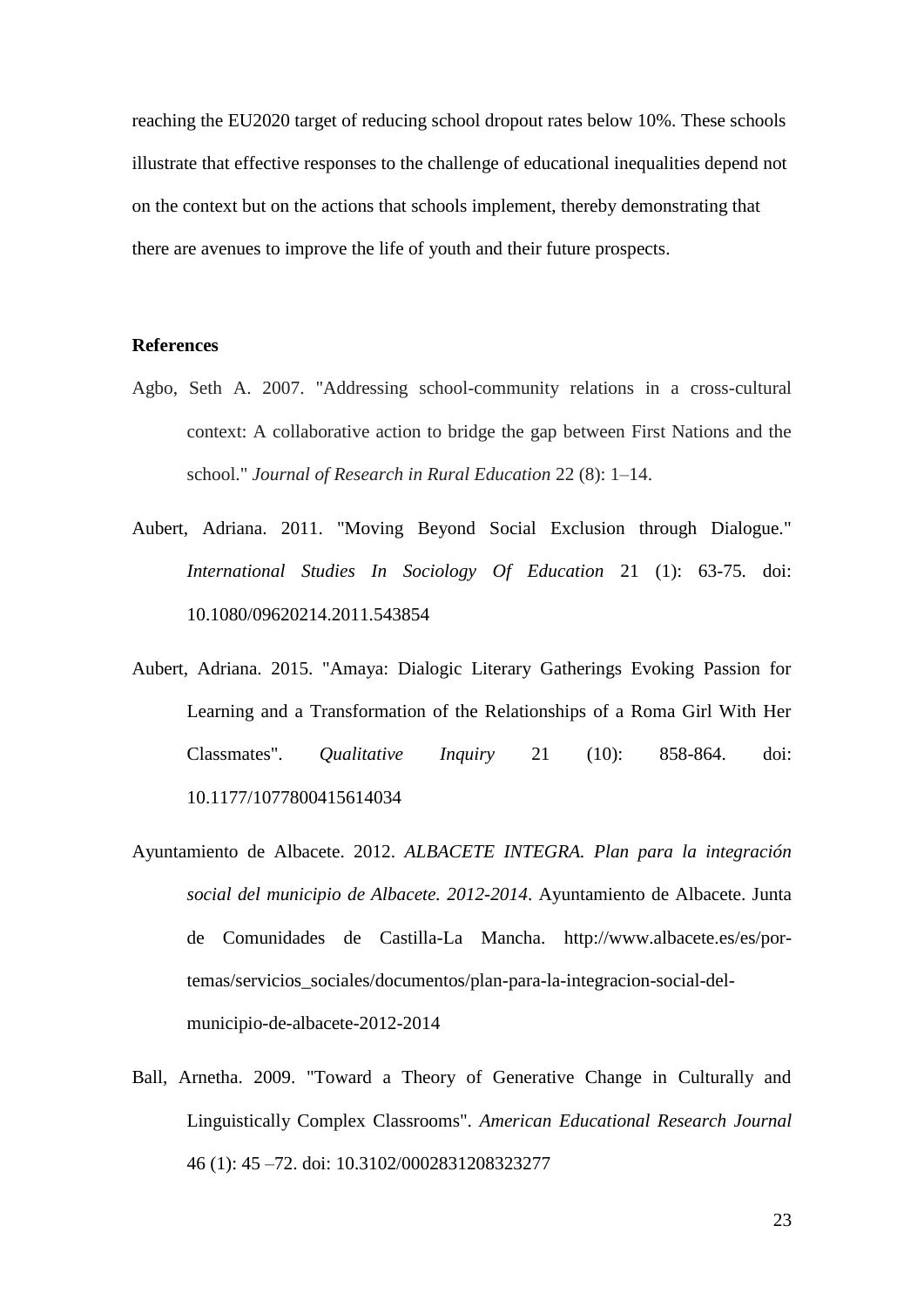- Brown, Maria, Aitor Gómez, and Ariadna Munté. 2013. "Procesos Dialógicos de Planificación de Los Servicios Sociales: El Proceso de Cambio En Los Barrios de La Milagrosa Y La Estrella (Albacete)." *Scripta Nova* XVII (427 (6)). http://www.ub.edu/geocrit/sn/sn-427/sn-427-6.htm.
- Camilleri-Cassar, Frances. 2014. "Education Strategies for Social Inclusion or Marginalising the Marginalised?" Journal of Youth Studies 17 (2): 252-68. doi:10.1080/13676261.2013.834312.
- CREA. 2010. *Gitanos: de los mercadillos a la escuela y del instituto al futuro*. Madrid: Ministerio de educación, cultura y deporte.
- De Witte, Kristof, and Nicky Rogge. 2013. "Dropout from Secondary Education: All's Well That Begins Well." *European Journal of Education* 48 (1): 131-49. doi:10.1080/00313831.2011.568607.
- European Commission. 2000. *European Report on the Quality of School Education. Report Based on the Work of the Working Committee on Quality Indicators. Sixteen Quality Indicators*. Brussels: Directorate General for Education and Culture. http://ec.europa.eu/education/policies/educ/indic/rapinen.pdf.
- ———. 2006. *Commission Staff Working Document. Accompanying Document to the Communication from the Commission to the Council and to the European Parliament. Efficiency and Equity in European Education and Training Systems. SEC(2006)1096*. Brussels: European Commission. http://eur-lex.europa.eu/legalcontent/EN/TXT/HTML/?uri=CELEX:52006SC1096&from=EN.
- ———. 2010a. *Communication from the Commission. Europe 2020. A Strategy for Smart, Sustainable and Inclusive Growth. COM(2010) 2020 Final*. Brussels: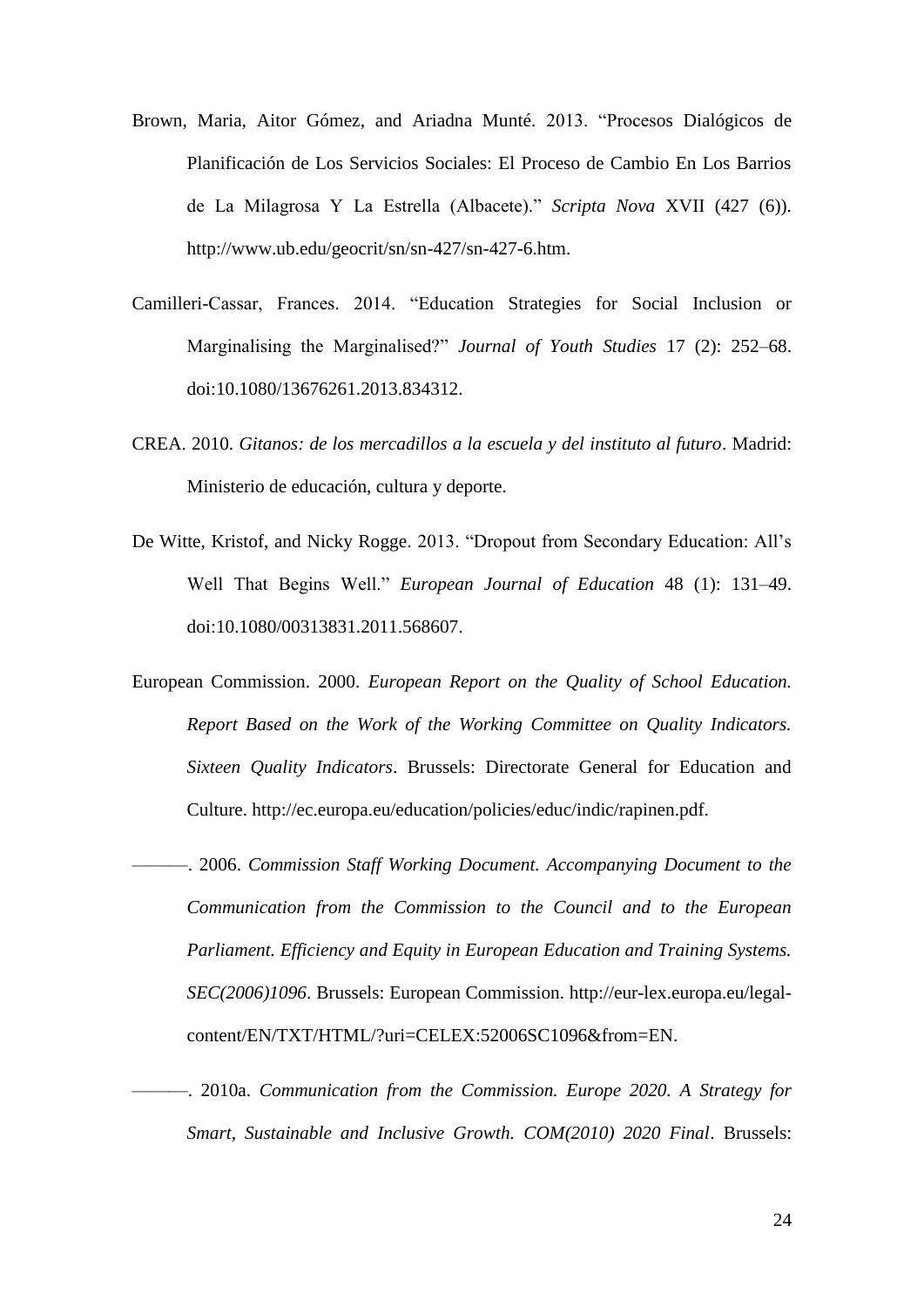lex.europa.eu/LexUriServ/LexUriServ.do?uri=COM:2010:2020:FIN:EN:PDF.

- ———. 2010b. *Commission Staff Working Paper. Reducing Early School Leaving. Accompanying Document to the Proposal for a Council Recommendation on Policies to Reduce Early School Leaving*. Brussels: European Commission. http://ec.europa.eu/education/school-education/doc/earlywp\_en.pdf .
	- ———. 2011a. *Communication from the Commission to the European Parliament, the Council, the European Economic and Social Committee and the Committee of the Regions. Tackling Early School Leaving: A Key Contribution to the Europe 2020 Agenda. COM(2011) 18 Final*. Brussels: European Commission. http://ec.europa.eu/education/school-education/doc/earlycom\_en.pdf.
- ———. 2011b. *Communication from the Commission to the European Parliament, the Council, the European Economic and Social Committee and the Committee of the Regions an EU Framework for National Roma Integration Strategies up to 2020. COM/2011/0173 Final*. Brussels: European Commission. http://eurlex.europa.eu/LexUriServ/LexUriServ.do?uri=CELEX:52011DC0173:en:NOT.
- European Council. 2011. "Council Recommendation of 28 June 2011 on Policies to Reduce Early School Leaving (Text with EEA Relevance) (2011/C 191/01)." *Official Journal of the European Union*. http://eurlex.europa.eu/LexUriServ/LexUriServ.do?uri=OJ:C:2011:191:0001:0006:en:PD  $F<sub>1</sub>$
- European Social Network. 2010. *Vulnerable Youth in Transition to Adulthood*. Brighton: European Social Network, Social Services in Europe.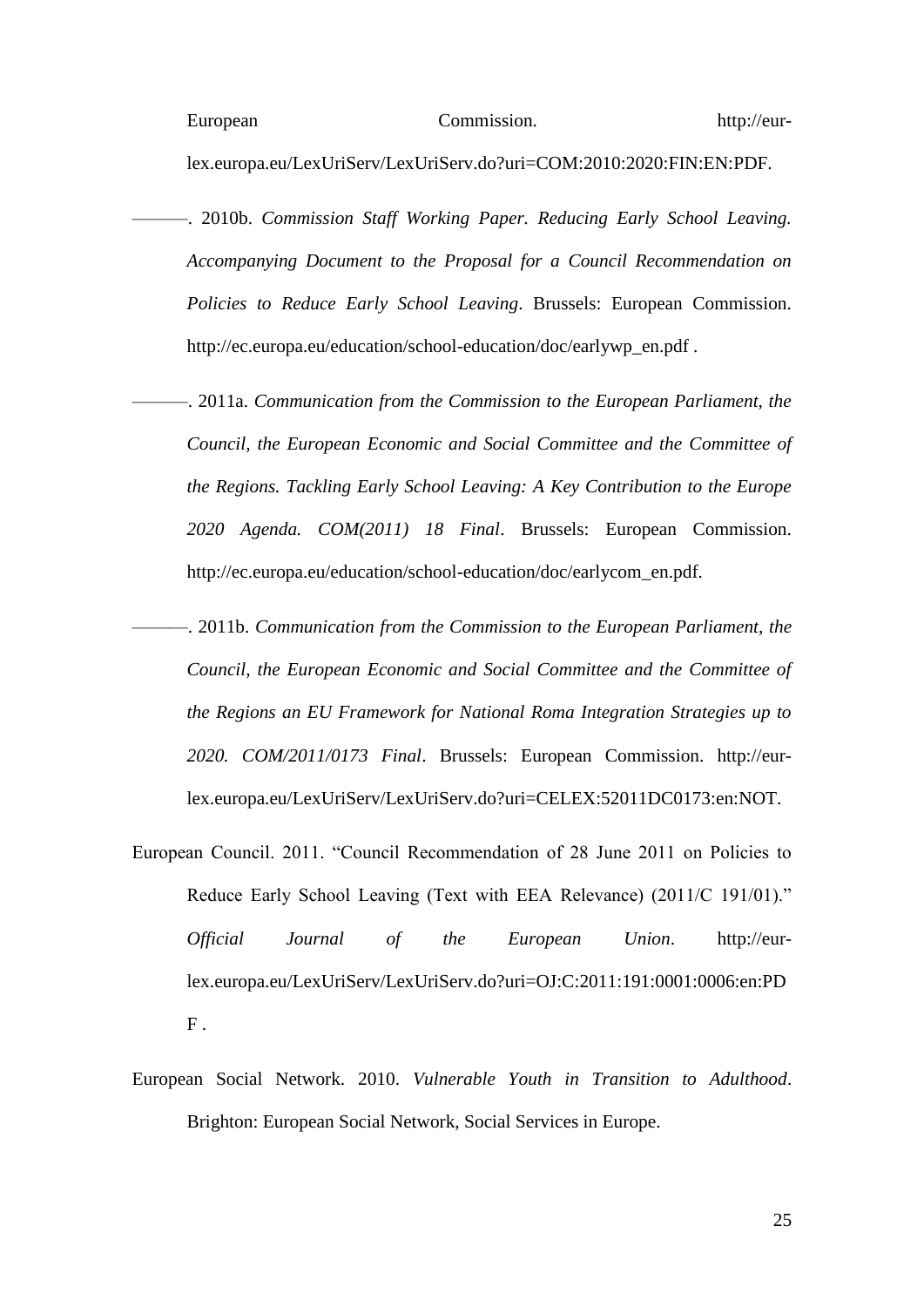Fernandes-Alcantara, Adrienne L. 2012. *Vulnerable Youth: Background and Policies*. Washington, DC: Congressional Research Service. http://digitalcommons.ilr.cornell.edu/cgi/viewcontent.cgi?article=1937&context =key\_workplace.

Flecha, Ramón. 2000. *Sharing Words*. Lanham, M.D: Rowman & Littlefield Publishers.

- Flecha, Ramón, ed. 2015. S*uccessful Educational Actions for Inclusion and Social Cohesion in Europe*. Springer International Publishing.
- Flecha, Ramón, and Marta Soler. 2013. "Turning Difficulties into Possibilities: Engaging Roma Families and Students in School through Dialogic Learning." *Cambridge Journal of Education* 43 (4): 451–65. doi:10.1080/0305764X.2013.819068.
- Flecha, Ramón, Marta Soler-Gallart, and Teresa Sordé. 2015. "Social impact: Europe must fund social sciences." *Nature* 528 (7581): 193-193. doi:10.1038/528193d
- Flecha, Ramón and Nataly Buslón. 2016. "50 Años Después del Informe Coleman. Las Actuaciones Educativas de Éxito sí Mejoran los Resultados Académicos." *International Journal of Sociology of Education* 5 (2): 127-143. doi: [10.17583/rise.2016.2087](http://dx.doi.org/10.17583/rise.2016.2087)
- FRA European Union Agency for Fundamental Rights. 2014. *Roma survey – Data in focus Education: the situation of Roma in 11 EU Member States*. Viena: FRA. http://fra.europa.eu/sites/default/files/fra-2014\_romasurvey education tk0113748enc.pdf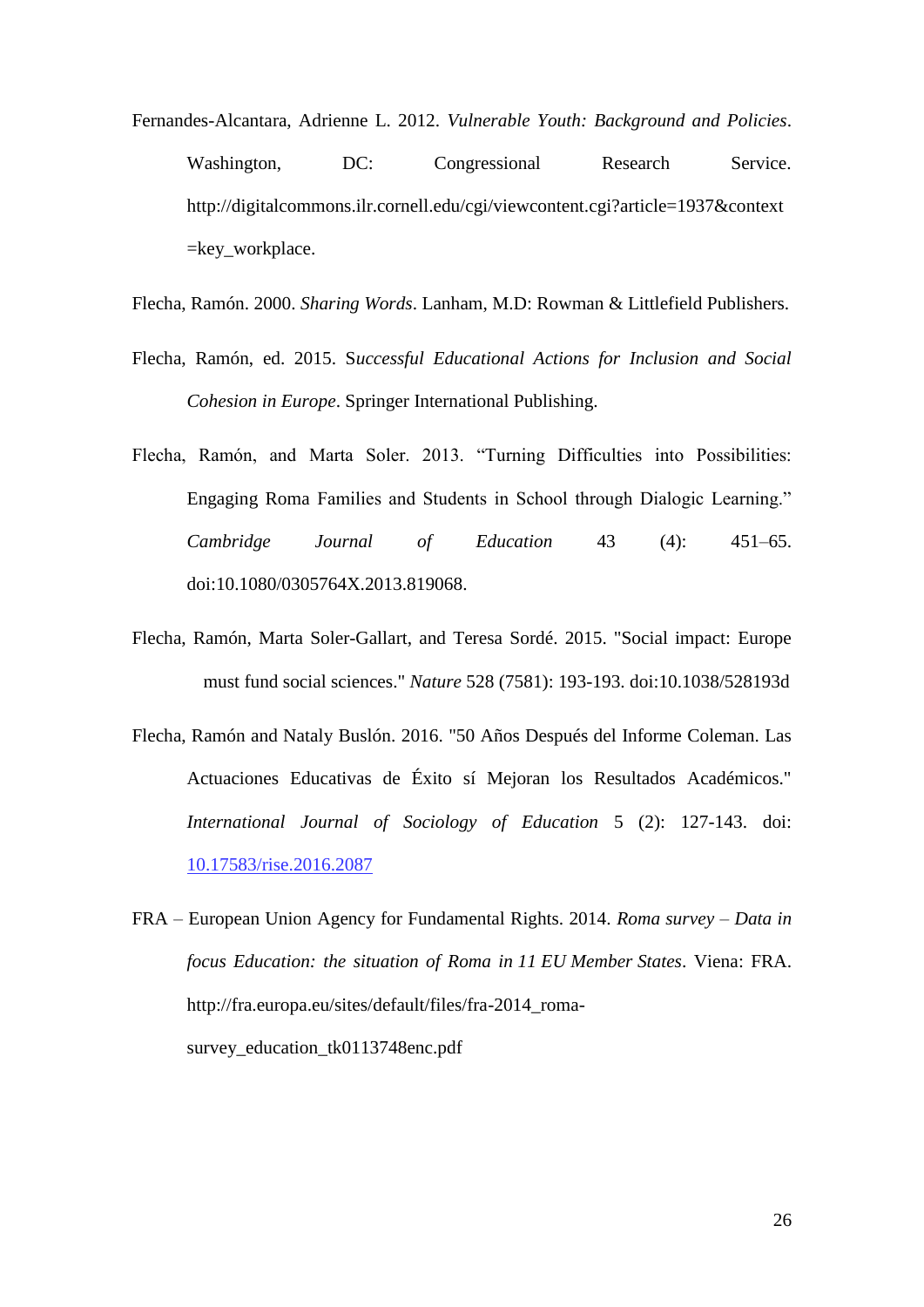- Frempong, George, Xin Ma, and Joseph Mensah. 2012. "Access to Postsecondary Education: Can Schools Compensate for Socioeconomic Disadvantage?" *Higher Education* 63 (1): 19–32. doi:10.1007/s10734-011-9422-2.
- Geraghty, Estella, Nancy Erbstein, and Teri Greenfield. 2010. *Index of Youth Vulnerability*. Davis, CA: Healthy Youth/Healthy Regions Working Paper. Center for Regional Change & UC Davis.
- Gibbs, Benjamin G. and Tim B. Heaton. 2014. "Drop out from primary to secondary school in Mexico: A life course perspective." International Journal of *Educational Development* 36: 63–7166. doi: [10.1016/j.ijedudev.2013.11.005](http://dx.doi.org/10.1016/j.ijedudev.2013.11.005)
- Girbés-Peco, Sandra, Fernando Macías-Aranda, and Pilar Álvarez Cifuentes. 2015. "De la Escuela Gueto a una Comunidad de Aprendizaje: Un Estudio de Caso sobre la Superación de la Pobreza a través de una Educación de Éxito." *International and Multidisciplinary Journal of Social Sciences* 4 (1): 88-116. doi: 10.17583/rimcis.2015.04
- Gobierno de España. 1990. Ley Orgánica 1/1990 de Ordenación General del Sistema Educativo.
- Gonzalez, N., Moll, L. C., & Amanti, C. (Eds.). (2005). Funds of knowledge: Theorizing practices in households, communities, and classrooms. Mahwah, N.J: Routledge
- Habermas, Jürgen. 1984. *The Theory of Communicative Action*. Boston, MA: Beacon Press.
- Hallinan, Maureen T. 1994. "Tracking: From Theory to Practice." Sociology of *Education* 67 (2): 79–84.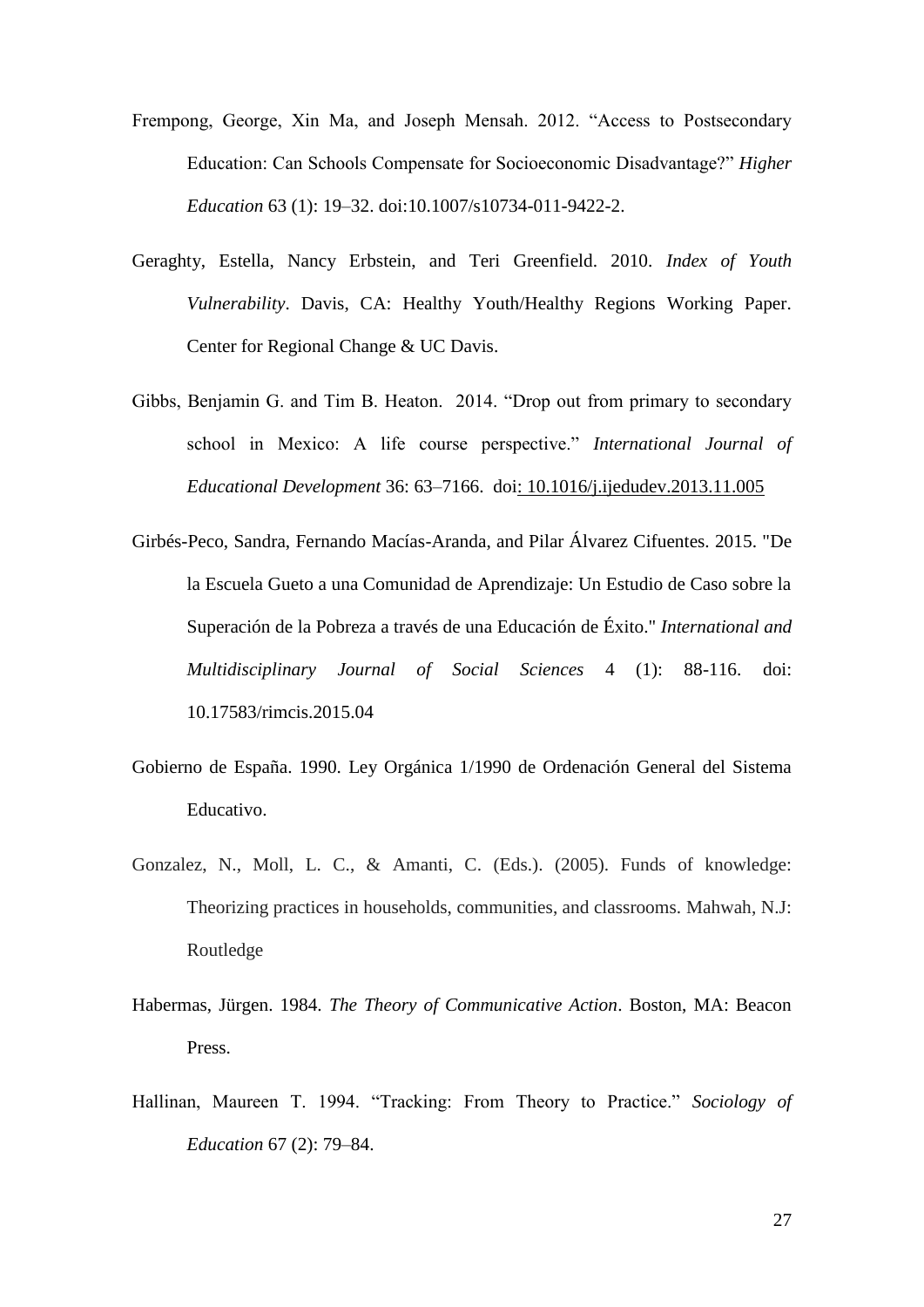- Hanushek, Eric A., and Ludger Wößmann. 2006. "Does Educational Tracking Affect Performance and Inequality? Differences-in-Differences Evidence across Countries.‖ *Economic Journal, Royal Economic Society* 116 (510): C63–76. doi:10.1111/j.1468-0297.2006.01076.x.
- Hidalgo, Nitza M., Sau-Fong Siu, and Joyce L. Epstein. 2002. "Research on Families, Schools, and Communities. A Multicultural Perspective." In *Handbook of Research on Multicultural Education*, edited by James A. Banks and Cherry A. McGee Banks, 631–55. New York, NY: Macmillan.
- Hung, Cheng-Yu. 2014. "The Crisis of Disengagement: A Discussion on Motivation Change and Maintenance across the Primary-Secondary School Transition." *REMIE - Multidisciplinary Journal of Educational Research* 4 (1): 70-100. doi: 10.4471/remie.2014.03
- Jeynes, William H. 2007. "The Relationship Between Parental Involvement and Urban Secondary School Student Academic Achievement A Meta-Analysis." *Urban Education* 42 (1): 82–110. doi:10.1177/0042085906293818.
- Markussen, Eifred, W. Mari Frøseth, and Nina Sandberg. 2011. "Reaching for the Unreachable: Identifying Factors Predicting Early School Leaving and Non-Completion in Norwegian Upper Secondary Education.‖ *Scandinavian Journal of Educational Research* 55 (3): 225–53. doi:10.1080/00313831.2011.576876.
- McLaren, Peter and Kincheloe, Joe L, eds. 2007. "Critical pedagogy: Where are we now?" Peter Lang.
- Molina, Fidel and Casado, Núria. 2014. "Living Together in European Intercultural Schools: the case of the Catalan school system (Spain)". *European Journal of Education* 49 (2): 249-258. doi: 10.1111/ejed.12044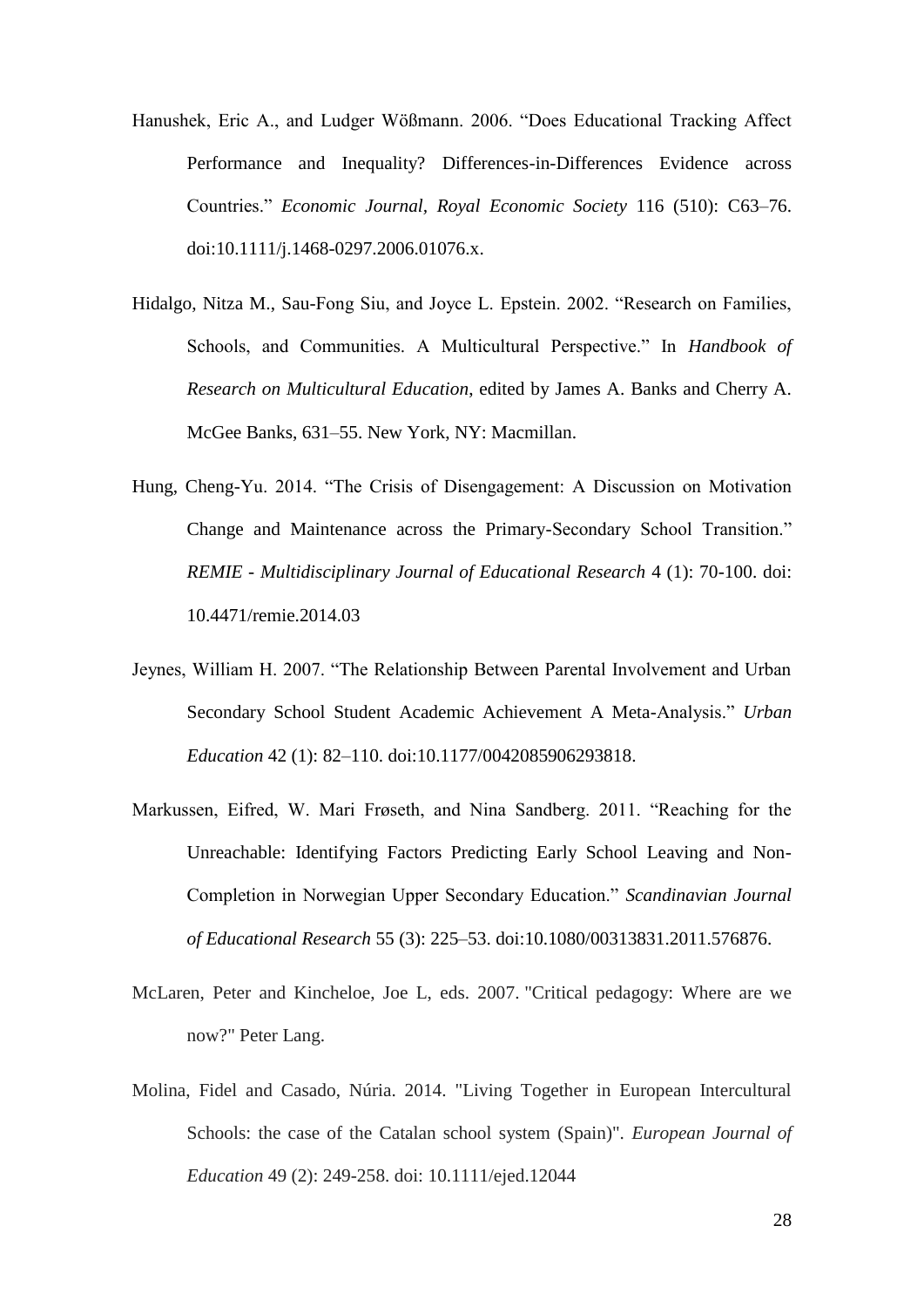- Moller, Stephanie and Elizabeth Stearns. 2012. "Tracking Success: High School Curricula and Labor Market Outcomes by Race and Gender.‖ *Urban Education* 47 (6): 1025–1054. doi: 10.1177/0042085912454440
- Newcomb, Michael D., Robert D. Abbott, Richard F. Catalano, J. David Hawkins, Sara Battin-Pearson, and Karl Hill. 2002. "Mediational and Deviance Theories of Late High School Failure: Process Roles of Structural Strains, Academic Competence, and General versus Specific Problem Behaviours." Journal of *Counseling Psychology* 49 (2): 172–86. doi:10.1037/0022-0167.49.2.172.
- Oakes, Jeannie. 1995. "Two Cities' Tracking and Within-School Segregation." *Teachers College Record* 96 (4): 681–90.
- ———. 2005. *Keeping Track: How Schools Structure Inequality*. New Haven: Yale University Press.
- Pantea, Maria-Carmen. 2015. *Social inclusion of young people in Europe: Trends and policy measures Summary report on the 2013/14 social inclusion country templates*. Partnership between the European Commission and the Council of Europe in the field of youth. Retrieved from: http://pjpeu.coe.int/documents/1017981/1668217/Summary\_Report\_Social\_Inclusion\_20 15.pdf/7d184d78-539b-4c49-8e40-089349dea2b8
- Pustjens, Heidi, Eva Van de Gaer, Jan Van Damme, and Patrick Onghena. 2008. ―Curriculum Choice and Success in the First Two Grades of Secondary Education: Students, Classes, or Schools?" School Effectiveness and School *Improvement: An International Journal of Research, Policy and Practice* 19 (2): 155–82. doi:10.1080/09243450802047923.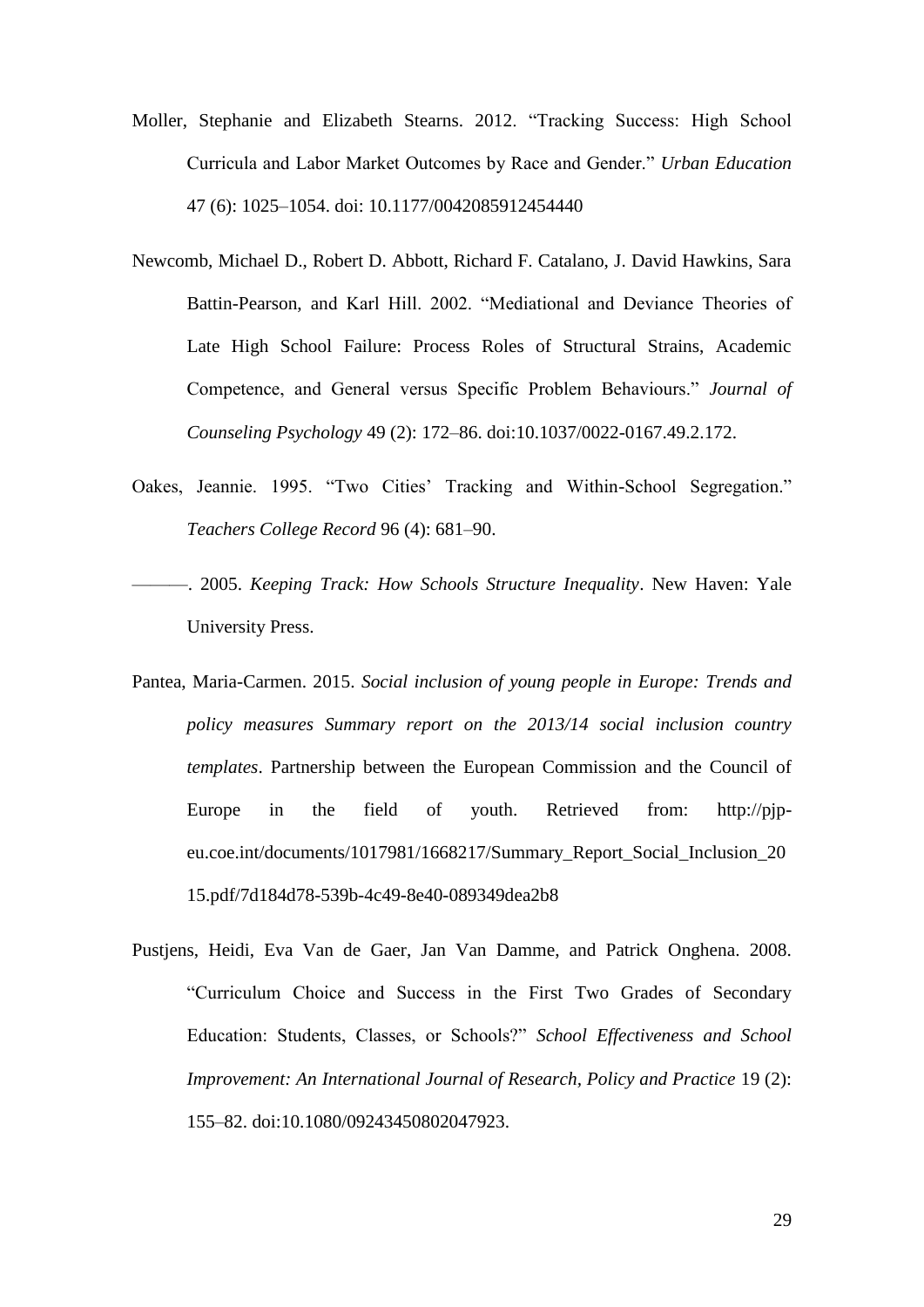- Racionero-Plaza, Sandra, Puig, P. (2017). La Confluencia entre Comunidades de Aprendizaje y otros Proyectos: El Caso de los CRFA en Perú y Guatemala. *Multidisciplinary Journal of Educational Research*, 7(3), 339 - 358. doi: 10.17583/remie.2017.3023
- Ramis, Mimar, Noemi Martin and Tatiana Iniguez. 2014. "How the Dialogue in Communicative Daily Life Stories Transforms Women's Analyses of Why They Suffered Gender Violence" *Qualitative Inquiry* 20 (7): 876-882. [doi:10.1177/1077800414537210](http://dx.doi.org/10.1177/1077800414537210)
- Rué Rosell, Lourdes, Isabel Martínez, Ainhoa Flecha and Pilar Álvarez. 2014. "Successful Communicative Focus Groups With Teenagers and Young People How to Identify the Mirage of Upward Mobility." *Qualitative Inquiry* 20 (7): 863-869. [doi:10.1177/1077800414537208](http://dx.doi.org/10.1177/1077800414537208)
- Ruiz, Laura and Rosa Valls. 2016. "Social and Educational Libertarian-Oriented Movements in Spain (1900–Present): Contributing to the Development of Societies and to Overcoming Inequalities." *Teachers College Record Volume 118* (4): 1-10.
- Santa Cruz, Inãki, Gregori Siles, and Natalija Vrecer. 2011. "Invest for the Long Term or Attend to Immediate Needs? Schools and the Employment of Less Educated Youths and Adults." *European Journal of Education* 46 (2): 197-208. doi:10.1111/j.1465-3435.2011.01475.x.
- Serbin, Lisa A., Dale M. Stack and Danielle Kingdon. 2013. "Academic Success Across the Transition from Primary to Secondary Schooling Among Lower-Income Adolescents: Understanding the Effects of Family Resources and Gender."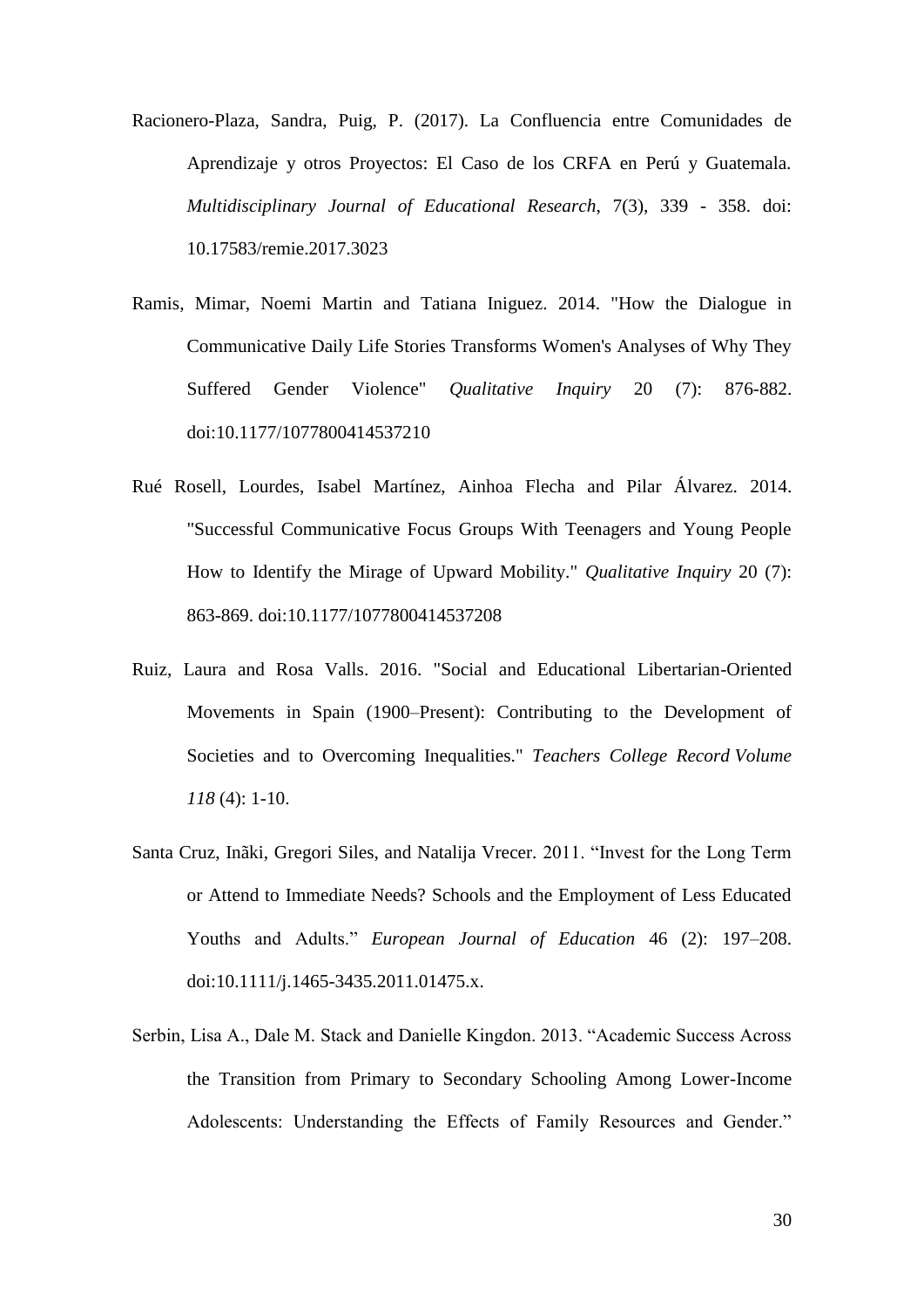*Journal of Youth and Adolescence* 42: 1331–1347. doi: 10.1007/s10964-013- 9987-4

- Sorde Marti, T., and D. M. Mertens. 2014. "Mixed Methods Research With Groups at Risk: New Developments and Key Debates." Journal of Mixed Methods *Research* 8 (3): 207–11. doi:10.1177/1558689814527916.
- Thompson, Ron, Lisa Russell, and Robin Simmons. 2014. "Space, Place and Social Exclusion: An Ethnographic Study of Young People Outside Education and Employment.‖ *Journal of Youth Studies* 17 (1): 63–78. doi:10.1080/13676261.2013.793793.
- Tieben, Nicole, and Maarten Wolbers. 2010. "Success and Failure in Secondary Education: Socio‐economic Background Effects on Secondary School Outcome in the Netherlands, 1927–1998." *British Journal of Sociology of Education* 31 (3): 277–90. doi:10.1080/01425691003700516.
- UNESCO. 1998. *Lisbon Declaration on Youth Policies and Programmes*. Lisbon: UNESCO Culture of Peace Programme. http://www.unesco.org/cpp/uk/declarations/lisbon.pdf.
- Valencia, Richard R. 2010. *Dismantling Contemporary Deficit Thinking: Educational Thought and Practice*. New York, NY: Routledge.
- Valls, Rosa. 2012-2014. *Socio-educational Successful Actions to Overcome Poverty*. Madrid: Plan Nacional I+D+I. Secretaría de Estado de Universidades e Investigación. Ministerio de Educación y Ciencia.
- Viceconsejería de Educación y Cultura. 2010. "Resolución de 24/09/2010, de la Viceconsejería de Educación y Cultura, por la que se dispone la puesta en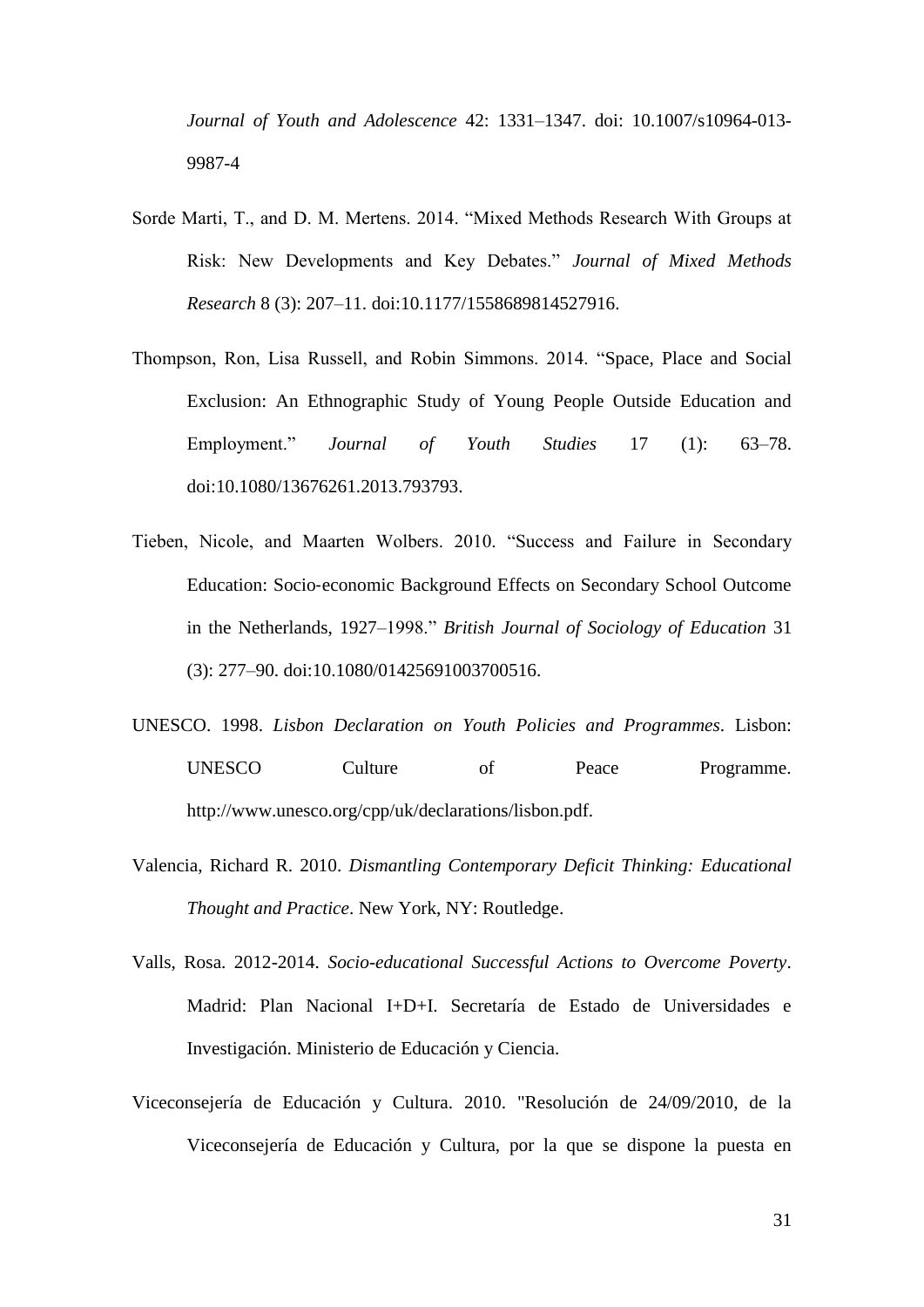funcionamiento, a partir del curso 2010/2011, de la Sección de Instituto de Educación Secundaria creada por Decreto 212/2010, de 21 de septiembre, en la localidad de Albacete y dependiente del Instituto de Educación Secundaria Amparo Sanz de la misma localidad. [2010/16202]"

- West, Patrick, Helen Sweeting, and Robert Young. 2010. "Transition Matters: Pupils' Experiences of the Primary–secondary School Transition in the West of Scotland and Consequences for Well-Being and Attainment." *Research Papers in Education* 25 (1): 21–50. doi:10.1080/02671520802308677.
- Winding, Trine N, Ellen A Nohr, Merete Labriola, Karin Biering and Johan H Andersen. 2013. "Personal predictors of educational attainment after compulsory school: Influence of measures of vulnerability, health, and school performance." *Scandinavian Journal of Public Health* 41: 92–101. doi: 10.1177/1403494812467713
- Wößmann, Ludger, and Gabriela Schütz. 2006. *Efficiency and Equity in European Education and Training Systems. Analytical Report for the European Commission by the European Expert Network on Economics of Education (EENEE)*. Brussels: European Commission DG Education and Culture. http://www.eenee.de/dms/EENEE/Analytical\_Reports/EENEE\_AR1.pdf.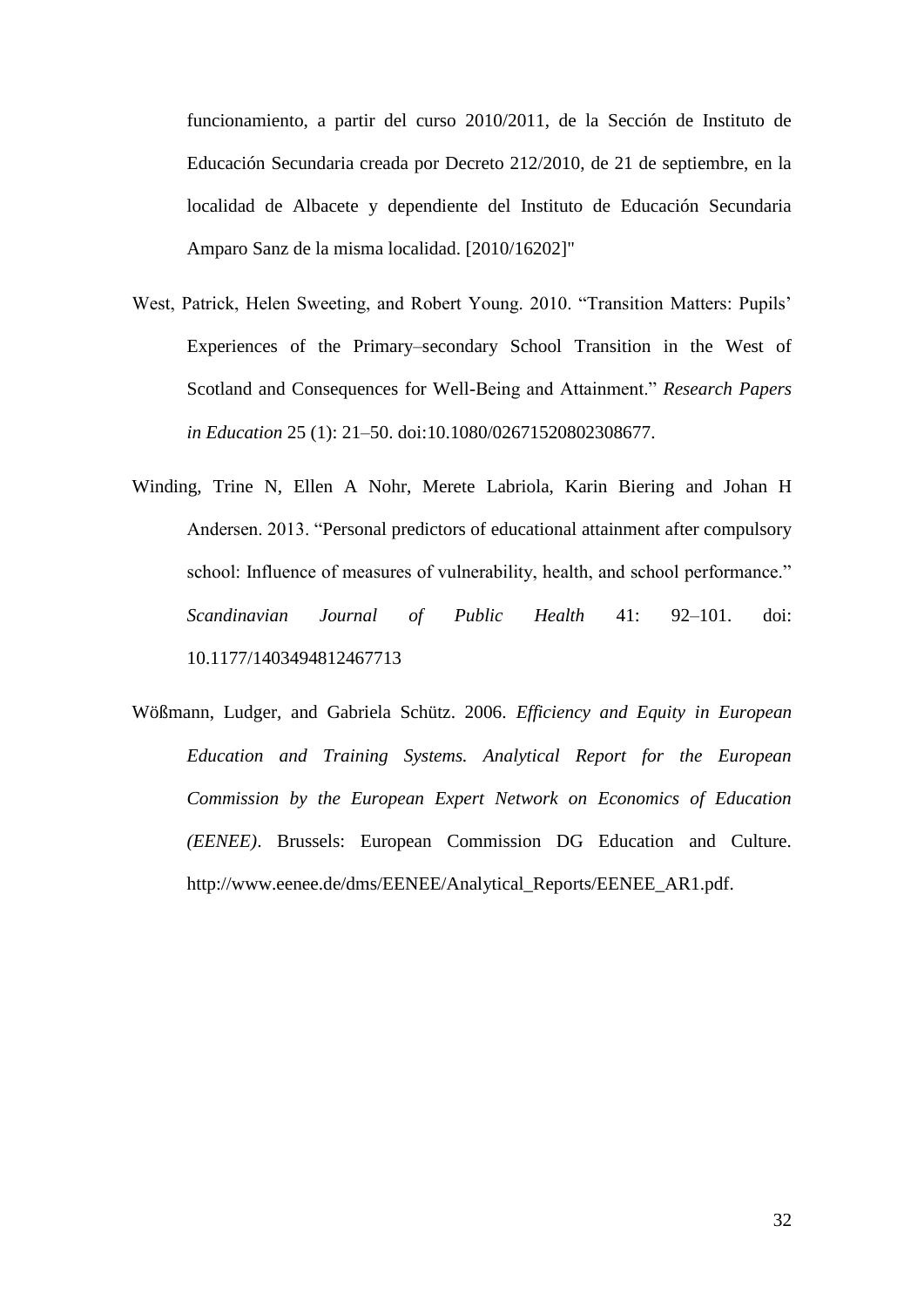| Data collection technique        | <b>Profile</b>              | Pseudonym              |  |
|----------------------------------|-----------------------------|------------------------|--|
| <b>Open-ended interview</b>      | inspector                   | Jorge                  |  |
| <b>Open-ended interview</b>      | primary teacher             | Araceli                |  |
| <b>Open-ended interview</b>      | secondary teacher           | Patricia               |  |
| <b>Open-ended interview</b>      | professional working in     | Tomas                  |  |
|                                  | the school: psychologist of |                        |  |
|                                  | the city council            |                        |  |
| <b>Open-ended interview</b>      | professional working in     | Susana                 |  |
|                                  | the school: community       |                        |  |
|                                  | services staff              |                        |  |
| <b>Communicative daily life</b>  | father                      | Juan                   |  |
| story                            |                             |                        |  |
| <b>Communicative daily life</b>  | illiterate grandmother      | Mercedes               |  |
| story                            |                             |                        |  |
| <b>Communicative focus group</b> | 10 boys and girls aged 12   | Ramon, Manuel, Marta,  |  |
|                                  | to $20$                     | Francisca, Lara, José, |  |
|                                  |                             | Lucas, Toni, Toño,     |  |
|                                  |                             | Noelia                 |  |
|                                  | responsible for the youth   | Javier                 |  |
|                                  | centre                      |                        |  |

Table 1. Data collection techniques